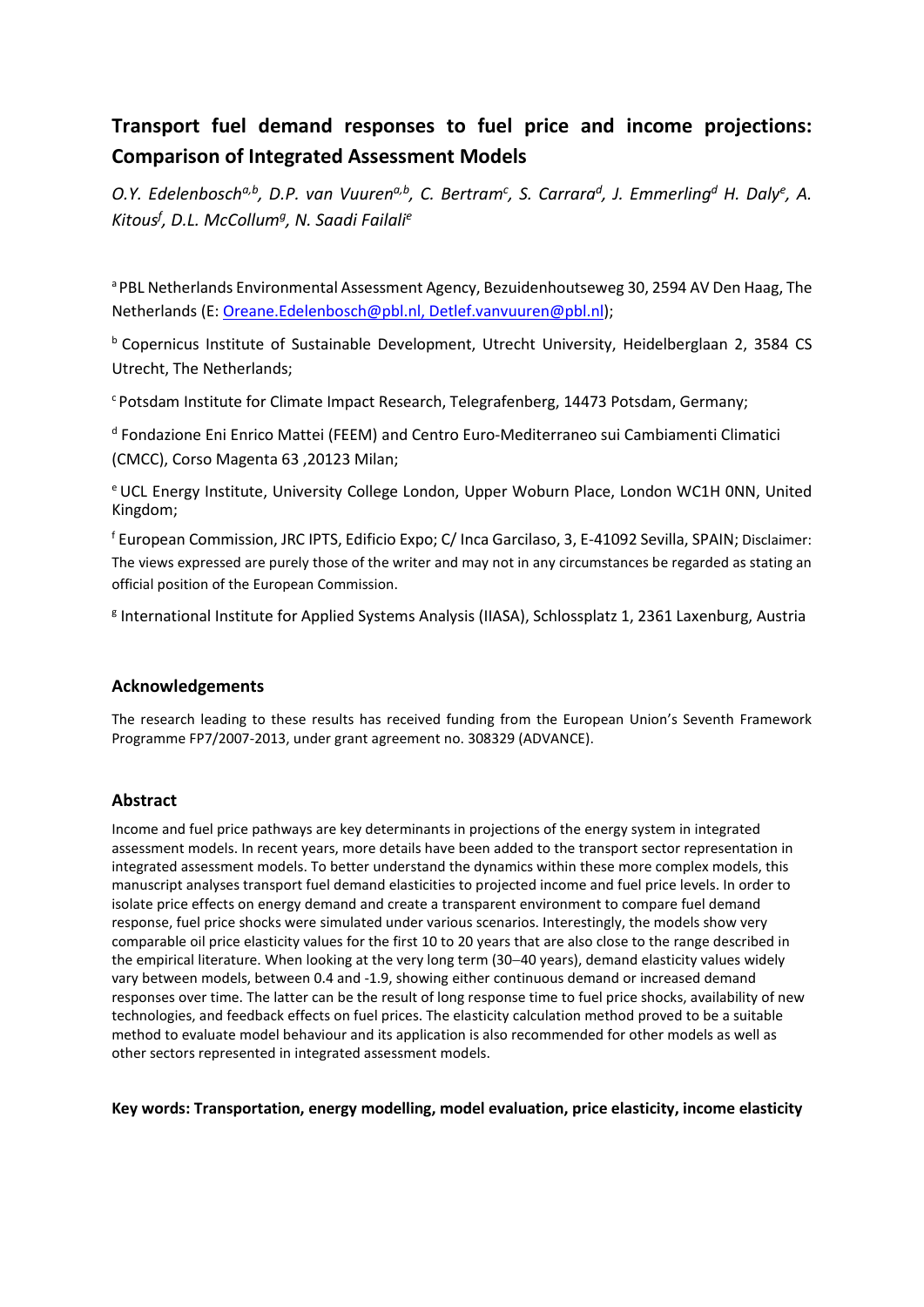#### **1. Introduction**

Integrated Assessment Models (IAMs) have been developed to model the evolution of the global energy and land-use systems for the coming century. They have extensively been used to project greenhouse gas emissions and to identify cost-effective mitigation strategies [\[1,](#page-16-0) [2\]](#page-16-1). In the past, IAMs tended to represent energy demand sectors in a rather stylised manner, while presenting energy supply in more detail. Energy demand sectors are complex, both in terms of the many sub-sectors with numerous technologies and in the heterogeneity of consumers that use the services requiring energy. These sectors are therefore more difficult to represent in quantitative models.

Energy demand reduction can, however, have important contribution to emission reduction [\[1,](#page-16-0) [3,](#page-16-2) [4\]](#page-16-3). In recent years, more details of the energy demand side have been incorporated in IAMs, in order to better understand demand dynamics and the role of efficiency in mitigation strategies. This is especially the case for the transport sector, where infrastructure, behaviour and technology considerations have been addressed, as described in several articles in the Transport Research Part D special issue on transport modelling in IAMs [\[5-9\]](#page-16-4).

The models have various representations of the transport system, some with more technology detail, and others providing a more aggregated demand formulation. Several studies compare IAM transport sector outcomes [\[10-12\]](#page-16-5), and show a variation in projected growth of transport service demand, fuel switching and efficiency change [\[11\]](#page-16-6). Intermodal comparison studies are informative, as they provide a range of plausible pathways. However, as the models have become more complex, it becomes less easy to understand why model results differ [\[3\]](#page-16-2). Kriegler et al. (2015) indicate that, besides intermodal comparisons, diagnostic analysis which characterise model dynamics, are very relevant to explain model differences. This type of analysis is not aimed to explore realistic policy scenarios, but to identify typical model responses to a single policy signal [\[13\]](#page-16-7). So far, a detailed diagnostic analysis of transport model responses to key drivers in IAMs has not been performed.

Income and fuel price levels are key model drivers. Income relates to the money available to spend on transport activities and fuel price affects the benefits of energy efficiency of technologies used and of switching to alternative fuels. Moreover, the implementation of a carbon tax, which is the commonly used mitigation policy instrument in IAMs, will impact fuel prices. Elasticities of transport fuel demand are used as measure for how sensitive demand is to changes in –in this case- either income or prices. In this study, the transport models' implicit fuel demand elasticities are explored, by comparing demand responses to various fuel price and income trajectories. The aim is twofold; first to better understand model dynamics through a diagnostic experiment, and second comparing the model dynamics to empirical data as a validation test. A large number of empirical studies have analysed the sensitivity of transport demand to changes in fuel price and income [\[14,](#page-16-8) [15\]](#page-16-9), expressed in elasticities, to inform transport planners and policymakers [\[16\]](#page-16-10). Moreover, quantifying the model response to elasticity values provides the opportunity to translate model dynamics of models that consider details of transport modes and technologies into relatively aggregate models. A comparable exercise has been performed for demand models by [Hogan and Sweeney \[17\]](#page-16-11). They conclude that the implicit elasticity calculation method is appropriate for comparing demand model dynamics, and they recommend modellers to make this a standard component of their documentation to better understand the model dynamics.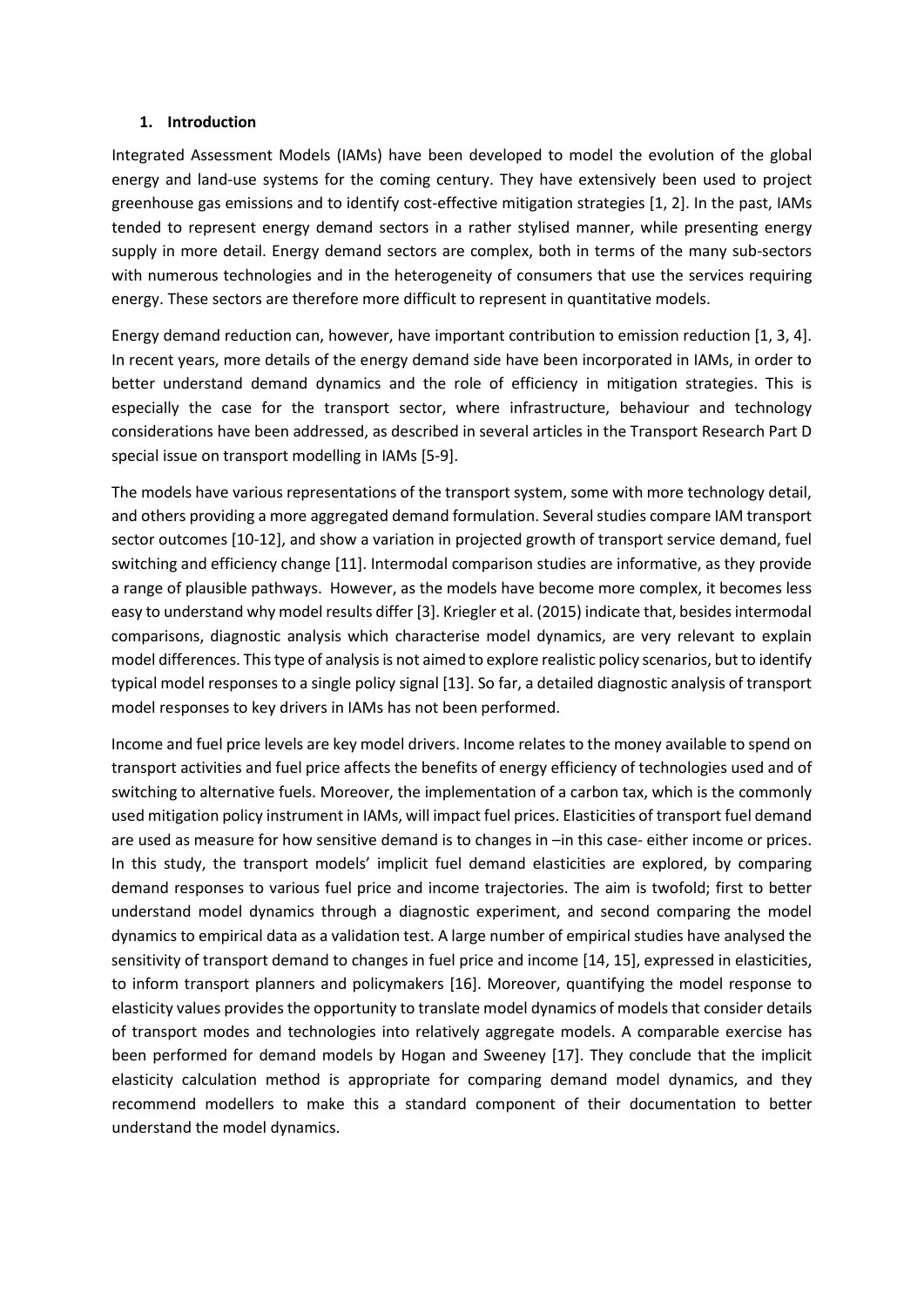An overview of the various models and methods used to calculate elasticities and scenarios that were run by the models are discussed in Section 2. The models' transport consumption response to varying fuel prices and income scenarios compared to the empirical data is presented and discussed in Section 3. Underlying changes, such as efficiency effects and changes in the kilometres travelled, are addressed separately. Section 4 provides tentative conclusions about the variations between models and discusses the implications of the projections of energy transitions and the role of climate policy.

# **2. Method**

-

With everything else remaining constant, fuel demand elasticities measure the percentage change in demand due to a 1% increase in price or income. A set of scenarios was designed to estimate price and income elasticities for transport demand in six global integrated assessment models. Elasticities of fuel consumption, but also, for those models in this study containing sufficient detail, service demand and efficiency responses for specific transport modes. This section provides an overview of the models, fuel and income scenarios, and the elasticity calculation method.

# *2.1 Models and baseline scenario*

The IAMs included in this study are IMAGE, MESSAGE, POLES, REMIND, TIAM-UCL and WITCH<sup>[1](#page-2-0)</sup>. These form a set of well-known IAM models that contributed to key assessments and also cover a wide range of different methods (see Table 1 and Supplementary Information).

| <b>Name</b>                | <b>Model</b><br>type | <b>Solution methods</b>                                | <b>Service Demand driver</b><br>per transport mode                        | <b>End use technology</b><br>representation |
|----------------------------|----------------------|--------------------------------------------------------|---------------------------------------------------------------------------|---------------------------------------------|
| <b>IMAGE</b>               | <b>PE</b>            | Recursive dynamic<br>simulation                        | GDP, population, fuel<br>price, travel time, mode<br>characteristics      | All modes                                   |
| <b>POLES</b>               | <b>PE</b>            | Recursive dynamic<br>simulation                        | GDP/income, population,<br>fuel prices                                    | All modes                                   |
| <b>MESSAGE</b>             | <b>GE</b>            | Intertemporal<br>optimisation                          | GDP, population, fuel<br>price                                            | All modes (aggregated<br>together)          |
| <b>REMIND</b>              | <b>GE</b>            | Intertemporal<br>optimisation with<br>perfect forecast | GDP growth, fuel prices,<br>elasticity of substitution<br>in CES function | LDV                                         |
| <b>TIAM-</b><br><b>UCL</b> | <b>PE</b>            | Intertemporal<br>optimisation                          | Linear relation to GDP<br>and population                                  | All modes                                   |
| <b>WITCH</b>               | <b>GE</b>            | Intertemporal<br>optimisation with<br>perfect forecast | GDP, population,<br>elasticity of substitution<br>in CES function         | LDV and road freight                        |

# **Table 1 Overview of key characteristics of the transport models**

<span id="page-2-0"></span> $1$  The MESSAGE transport module used in this study is a simpler version than the one used in other papers (e.g.[. McCollum et al., 2016\)](#page-16-12) of the special issue "Transport in IAMs", that this paper is part of. Other models employed might also not exactly match those versions employed in other papers of the special issue.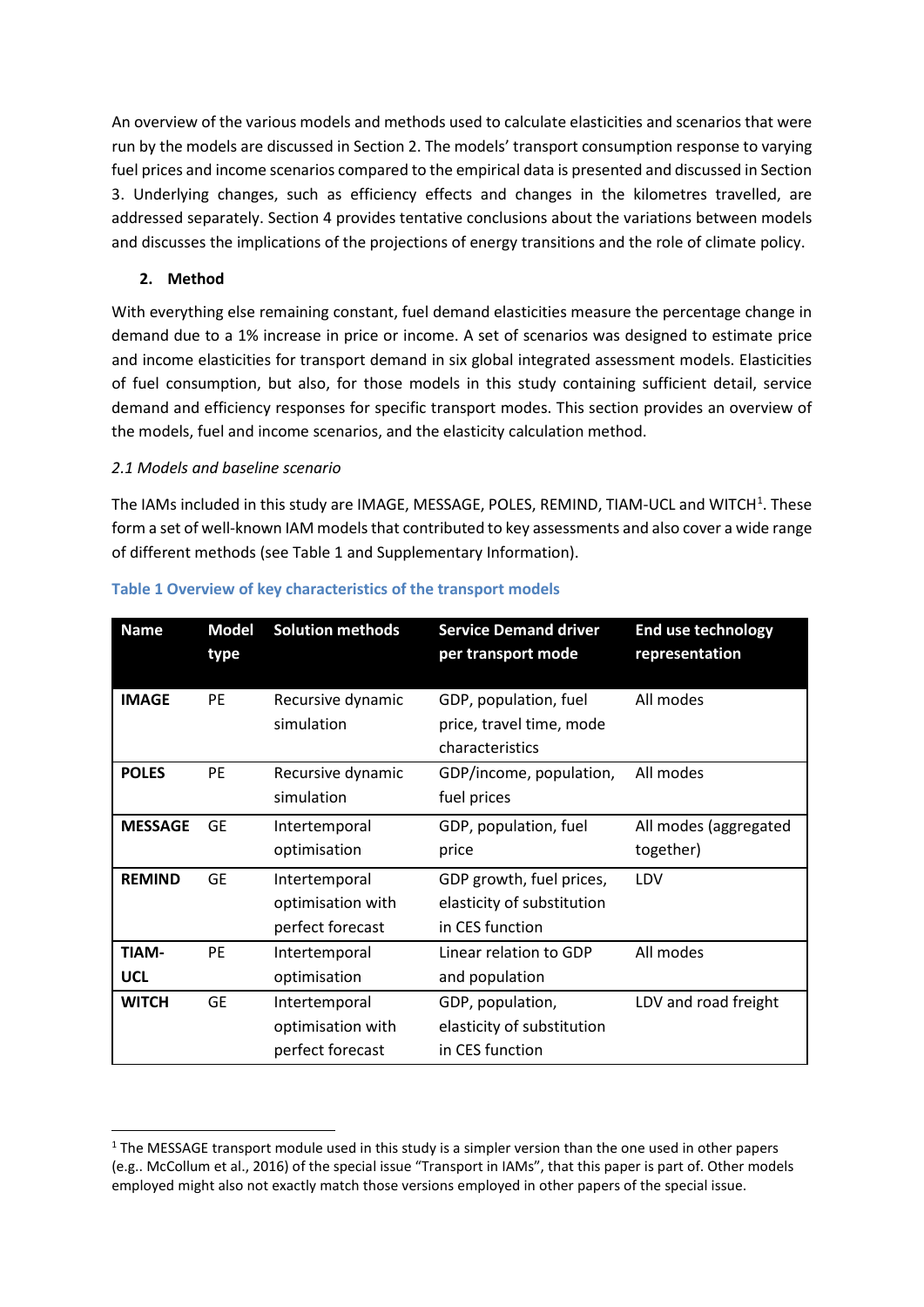Of the six IAMs, POLES, IMAGE and TIAM-UCL have a more technology-rich representation of transport demand. The projected kilometres travelled, which are related to population and GDP, are distributed over the transport modes either based on exogenous assumptions (TIAM-UCL and POLES) or endogenously on their price and speed (IMAGE). Per transport mode, different technologies are considered that compete on the basis of exogenous technology cost and endogenous fuel cost. POLES and IMAGE are both recursive dynamic simulation models and TIAM-UCL is a linear optimisation model.

In REMIND, the mobility demand for all modes of transport are input to a nested CES production function that ultimately produces GDP. REMIND differentiates between four other transport modes besides light duty vehicles (LDVs). The representation of transport in the version of MESSAGE used in this study captures only fuel switching and price-induced demand responses [\[18\]](#page-16-13). Importantly, the entire sector is modelled as one; all motorised transport modes are aggregated together into a single demand category.

Finally, in WITCH, road transport kilometre demand (LDVs and freight) is derived based on GDP and population growth. This demand can be met by different vehicles (traditional, hybrid, plug-in hybrid, battery electric vehicles) and fuel types, which compete based on cost. The investment costs of batteries endogenously decrease, following a global learning rate via dedicated R&D investments. The remaining part of the transport sector is modelled in a top-down fashion and included in the aggregated non-electric vehicle sector in the CES structure.

All models are run on the basis of a medium baseline, using the assumptions from the SSP2 scenario for population, income and other parameters (unless otherwise indicated).

# *2.2 Fuel price elasticity scenarios*

In line with previous studies that tested demand elasticities inherent in models, scenarios with fuel prices shocks are compared to the original price pathway in the models' baseline scenario [\[17,](#page-16-11) [19\]](#page-16-12). The shocks are applied to 1) oil & natural gas, 2) biofuels and 3) electricity from 2020 to 2070, changing the price with respect to a reference price trajectory, by -50%, +50% and +100% (see Table 2). Based on experience with model demand responses to carbon prices the expectation was that fuel price shocks of 50% to 100% would be needed before there would be a significant demand response. The fuel price is increased at the final energy level for all demand sectors; however, the focus of our analysis is only on the transport demand response.

**Table 2: Scenario design to calculate price demand and income demand elasticities. Descriptions of Scenarios 2 to 10 indicate the price jumps relative to the baseline scenario, for the three fuel types considered.** *Ref* **indicates the unaltered reference fuel price trajectory in the baseline of each model. Scenario descriptions of Scenarios 11 and 12 indicate the varying income pathways.**

| Scenario | Price change per fuel type |             |                |  |  |  |
|----------|----------------------------|-------------|----------------|--|--|--|
|          | Oil & Natural gas          | Electricity | <b>Biofuel</b> |  |  |  |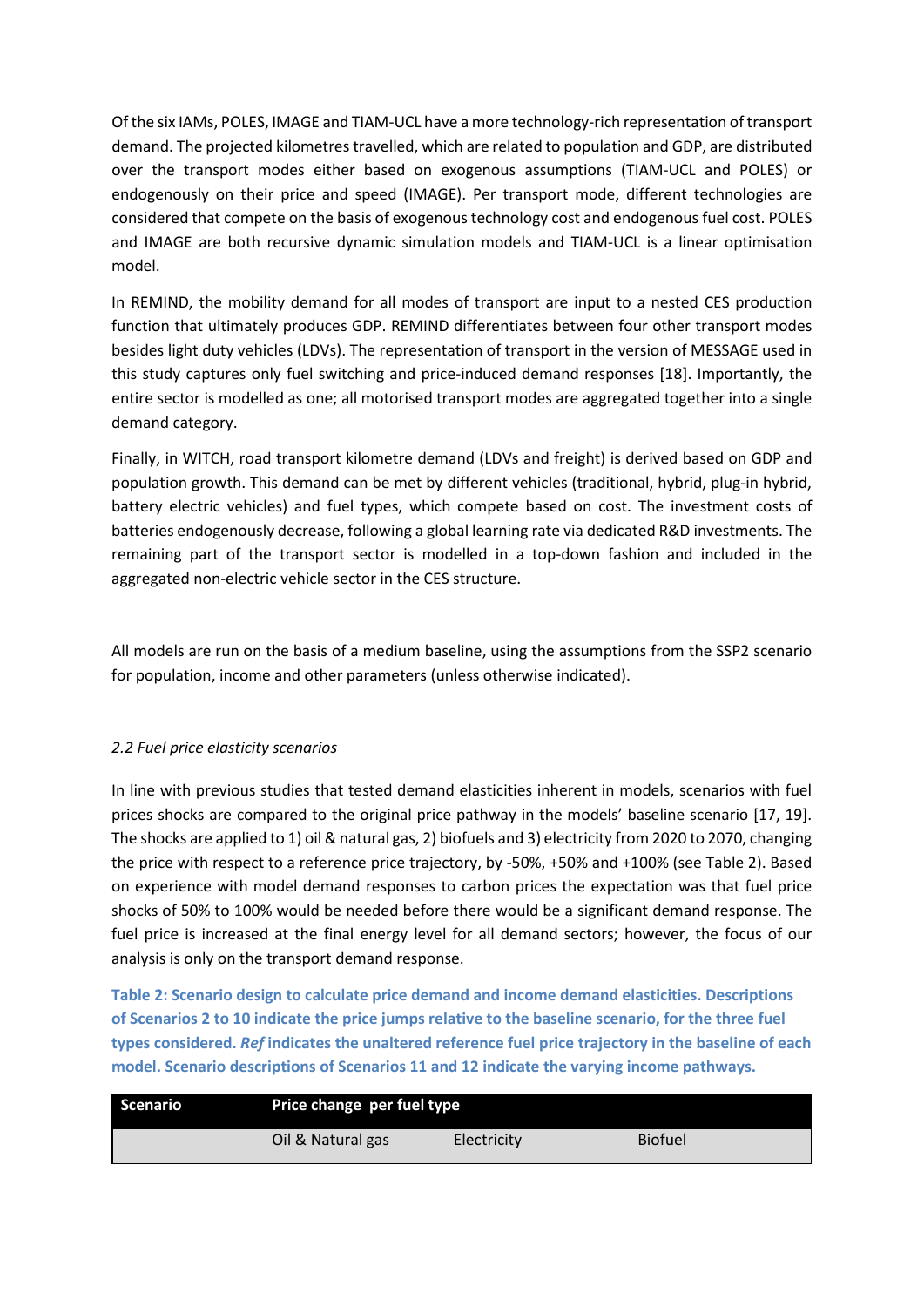| $\mathbf{1}$            | Ref                  | Ref     | Ref     |  |
|-------------------------|----------------------|---------|---------|--|
| $\overline{2}$          | $-50%$               | Ref     | Ref     |  |
| $\overline{\mathbf{3}}$ | Ref                  | $-50%$  | Ref     |  |
| $\overline{\mathbf{4}}$ | Ref                  | Ref     | $-50%$  |  |
| 5                       | +50%                 | Ref     | Ref     |  |
| $\bf 6$                 | Ref                  | +50%    | Ref     |  |
| $\overline{\mathbf{z}}$ | Ref                  | Ref     | +50%    |  |
| 8                       | $+100%$              | Ref     | Ref     |  |
| 9                       | Ref                  | $+100%$ | Ref     |  |
| 10                      | Ref                  | Ref     | $+100%$ |  |
| <b>Scenario</b>         | Income change        |         |         |  |
| 11                      | SSP1 GDP assumptions |         |         |  |
| 12                      | SSP3 GDP assumptions |         |         |  |

Figure 1 shows the baseline transport oil price used in each model (at the end-use level; global average) (panel a), as well as the fuel price change, relative to the baseline, in the -50% scenario and +100% scenario (panel b). The WITCH and TIAM-UCL scenarios do not include end-use taxes in their prices, implying that these models use a lower price pathway. All models project oil prices to increase as a result of resource depletion in baseline, but the extent of this effect varies. The variations in oil price development between models ultimately resulted in different fuel shocks, in absolute terms. Price jumps are implemented as exogenous shocks. In two models (IMAGE, POLES), this is implemented by replacing the endogenous prices by an exogenous input. In the other models (TIAM-UCL, MESSAGE, REMIND and WITCH), where this would interfere with the model solution, price increases/decreases were added to the endogenously calculated final energy prices – thus mimicking additional taxes or subsidies. Here, dynamic model responses and feedback effects could clearly be observed.

The most important model response is that, due to higher fuel prices, the demand for this particular fuel (and its primary resource, crude oil) is reduced (allowing to calculate the elasticities – see further). As a result, however, as a feedback final energy prices tend to move away from the price shock pathway towards the original price pathway, in the long run. This effect is the largest in MESSAGE, but can also be seen in the TIAM-UCL and REMIND projections. In REMIND, the perfect foresight feature leads to a reduction in the price change effect already by 2020 (when the shock is introduced). The reduction in demand due to the exogenous price increase, in this case, has led to a relaxation of the scarcity and thus to a reduction in the endogenous price component. Yet, despite the variance in fuel price pathways, since price demand elasticities are calculated relative to price changes (and not to price levels), even with smaller price changes it is still possible to compare elasticities between models.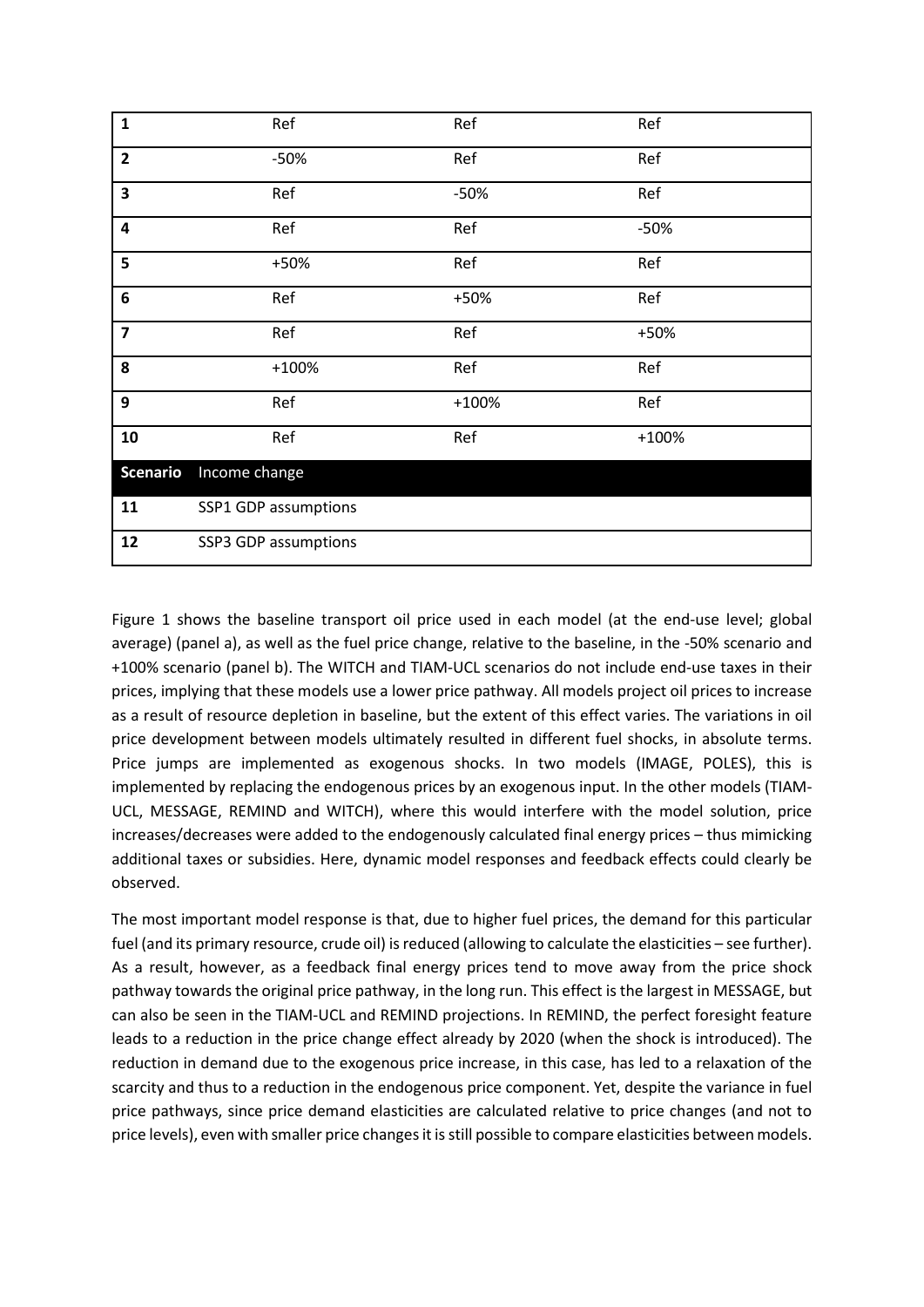

**Figure 1: Global average price of transport oil in the baseline scenario (Scenario 1) (top) and the relative increase in oil price compared to this baseline (bottom), for the price shock scenarios of +50% (Scenario 5), +100% (Scenario 8) and -50% (Scenario 2). [2](#page-5-0)**

#### *2.3 Income elasticity scenarios*

-

Two extra scenarios with different income pathways are run to analyse income elasticities (see Table 2, Scenarios 11 and 12 and Figure 2). In the baseline scenario, the models have implemented the Shared Socio-Economic Pathway (SSP) 2 assumptions on GDP and population growth. The SSPs are a scenario framework that defines pathways of the evolution of society and ecosystems in the next century. Within this framework SSP2 is the middle of the road scenario. The alternative GDP pathways are based on SSP1 and SSP3 which assume respectively low and high challenges for mitigation and adaptation. Within that narrative SSP1 follows higher and SSP3 follows lower economic development than SSP2  $[20]$ <sup>[3](#page-5-1)</sup>.

<span id="page-5-0"></span><sup>&</sup>lt;sup>2</sup> Note that in the figure the average global prices are shown. The moving away effect at the global level can be larger than at the regional level as the average fuel prices also can be affected by regions, with lower or higher than average fuel prices, accumulating a larger share of the global transport final energy use.

<span id="page-5-1"></span><sup>&</sup>lt;sup>3</sup> The SSP1, SSP2 and SSP3 GDP pathway assumptions are published on [https://secure.iiasa.ac.at/web](https://secure.iiasa.ac.at/web-apps/ene/SspDb)[apps/ene/SspDb](https://secure.iiasa.ac.at/web-apps/ene/SspDb)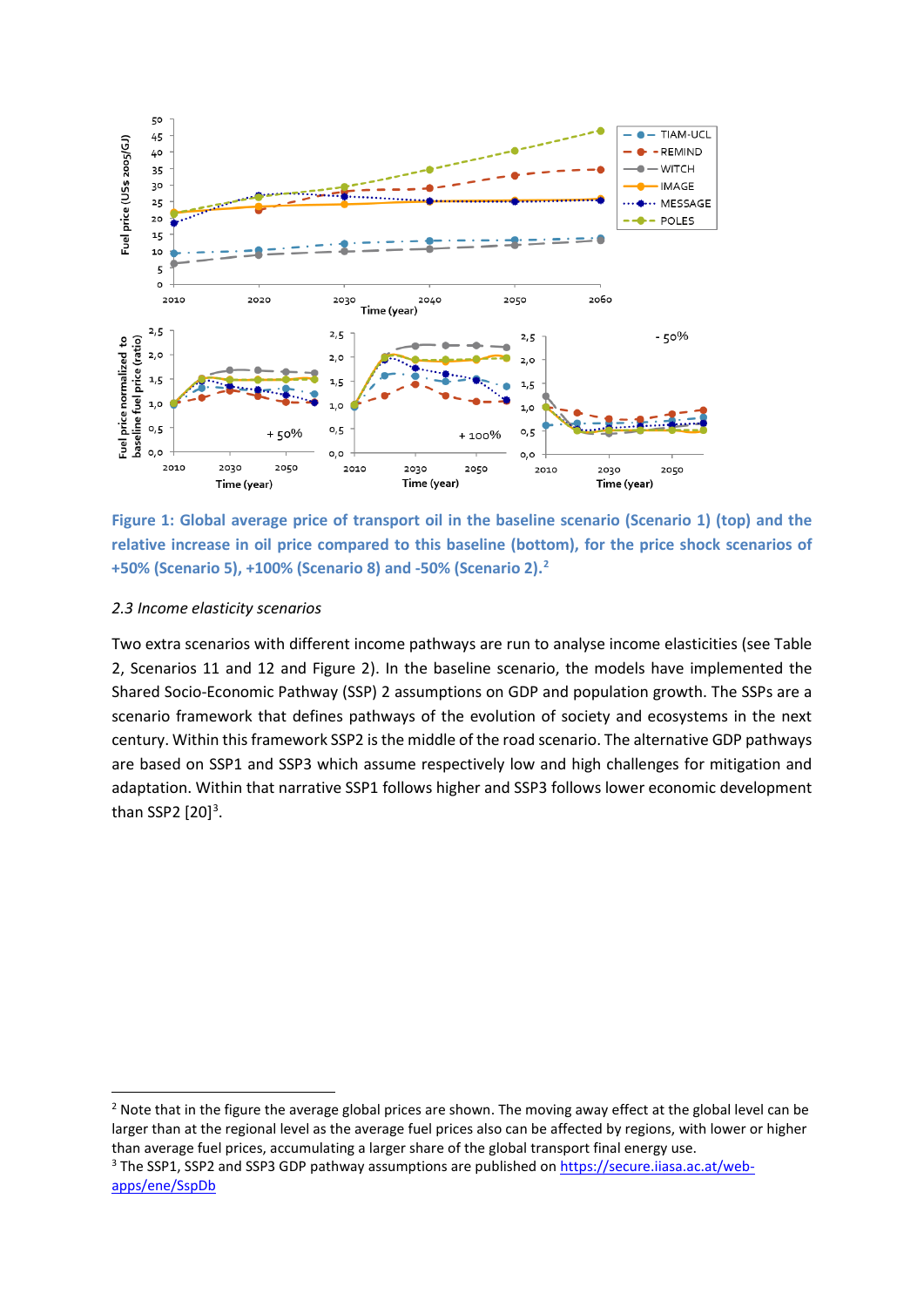

**Figure 2: GDP pathways implemented in the models. The solid line is the SSP2 baseline (Scenario 1), the dashed line is the higher GDP pathway (Scenario 11) and the dotted line represents the lower GDP pathway (Scenario 12).**

#### *2.4 Price and Income elasticity calculation method*

The scenarios described above allow to calculate elasticities. In the case of calculating elasticities on the basis of model runs, the various fuel quantities and prices can be compared at the same point in time and for the same region. This allows to compute the elasticities without having to correct for other covariates or confounding factors (which can obviously not be done for empirically derived elasticities). Based on two different scenarios (1 and 2),  $Q_{i1}$  and  $Q_{i2}$  denote the quantity consumed, which can be - service demand (kilometres travelled) , final energy use, or energy efficiency (energy use per kilometre travelled) of category or fuel i. Similarly,  $P_{i1}$  and  $P_{i2}$  denote the price of fuel i in both scenarios. Given these four values, the arc price elasticity can be calculated through a logarithmic function:

$$
\eta_{Q,i} = \frac{\log \mathbf{Q}_{i2} - \log \mathbf{Q}_{i1}}{\log \mathbf{P}_{i2} - \log \mathbf{P}_{i1}}
$$

where  $\eta_{0,i}$  measures the price elasticity of quantity Q with respect to the price of fuel *i*.

In this case, various price projections for a given future year are compared, and there is no beginning or end point between those points. The arc elasticity can therefore be approximated by a mid-point formulation on the basis of the average value of the independent variables [\[14\]](#page-16-8):

$$
\eta_{Q,i} = \left(\frac{\Delta Q_i}{0.5 (Q_{i1} + Q_{i2})}\right) / \left(\frac{\Delta P_i}{0.5 (P_{i1} + P_{i2})}\right)
$$

where the percentage change between Scenarios 1 and 2 is calculated relative to the average value between the two.

The elasticities are calculated for the years 2030 and 2060. Some models work with 10-year time steps, which would make 2030 the first year for which price change effects can be analysed and 2060 the last. In the literature, there is a differentiation between short-term and long-term elasticities, as the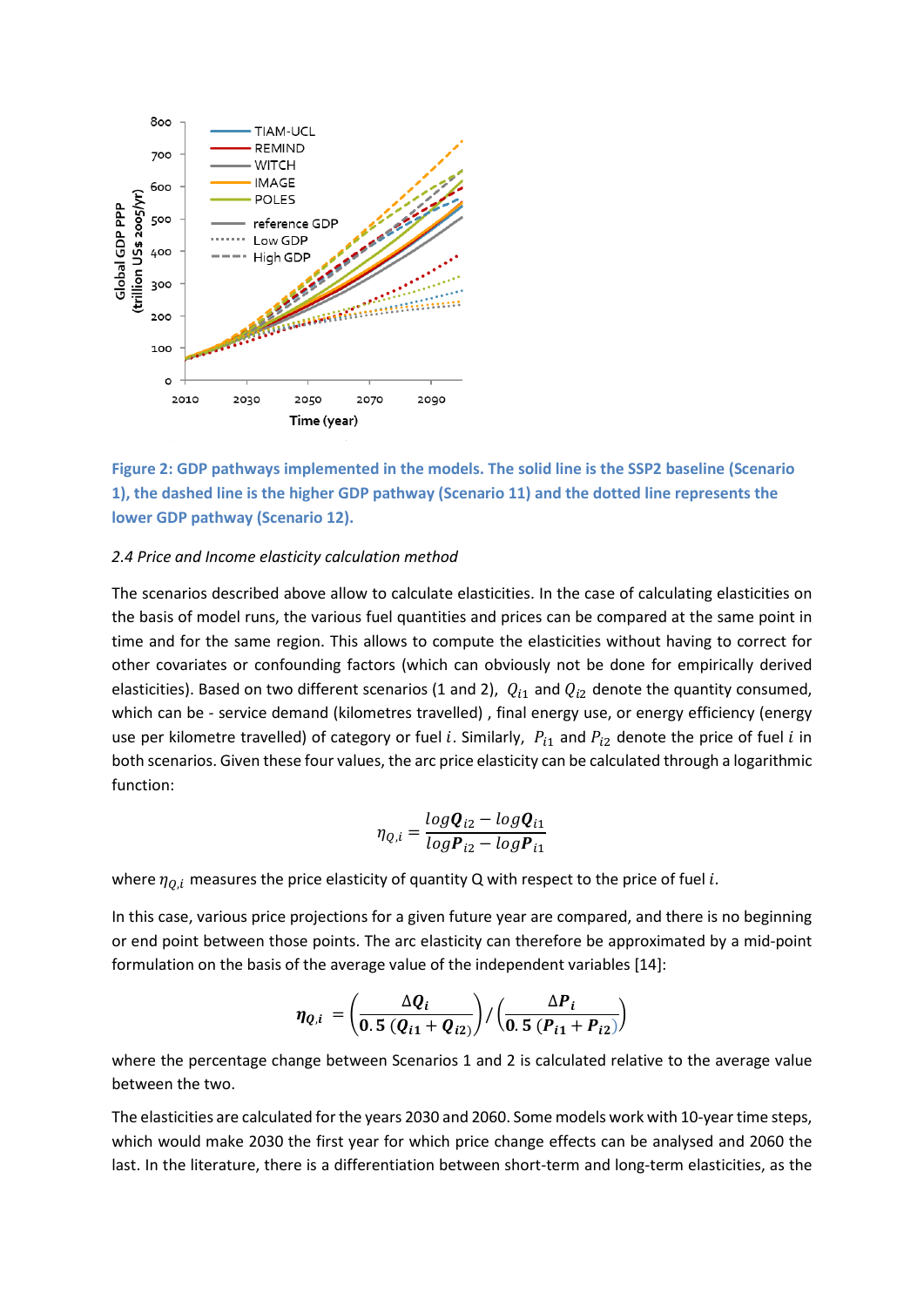full impact of a price change can take several years to wear out. Short term is often considered less than two years, while long term refers to more than 10 years. It has been found that long-term elasticities are higher (and can be up to three times as high [\[21\]](#page-17-1)) than short-term elasticities. Compared to the literature, all those calculated in this study are long-term elasticities, in line with the models' long-term perspective, mostly with an end-of-the-century time horizon. Both the long term (10 years) and the very long term (40 years) are compared to the long-term transport elasticity values described in the empirical literature.

#### *2.5. Cross-price market share semi-elasticities*

To examine fuel consumption responses to price changes in other fuels, typically standard cross-price elasticities are used (e.g., [\[22\]](#page-17-2)). However, this approach does not always yield meaningful results: if market shares of alternative fuels are small, such as currently is the case for biofuel and electricitythis result in difficult-to-compare high elasticity responsesto a slight change in demand*.* Therefore, market share elasticities are computed (as introduced in [\[23\]](#page-17-3)). The market shares of different fuels *i* are defined as:

$$
MS_i = \frac{Q_i}{\sum_{j=1}^{I} Q_j}
$$

Based on these market shares, the changes in absolute values of the market shares  $MS_i$  are computed for the different fuel types *i* due to changes in the price of fuel *j*, resulting in cross-price market share semi-elasticities<sup>[4](#page-7-0)</sup>, which we define as:

$$
\eta_{MSi,j} \equiv \frac{MS_{i,1} - MS_{i,2}}{0.5 (P_{j,1} + P_{j,2})}
$$

These market share elasticities can be interpreted as changes in the market share of each fuel i due to a 1% increase in the price of fuel j (or by multiplying them by 100, they represent the (approximate) market share change in percentage points due to a doubling of the price of fuel j). These elasticities sum to zero,  $\sum_{i=1}^{1} \eta_{MSi,j} = 0$ , since market shares always add to one. Therefore, these cross-price elasticities<sup>5</sup> isolate the fuel switching effect due to price changes as a result of efficiency improvements and demand changes discussed above.<sup>[6](#page-7-2)</sup>

#### **3. Models' inherent demand elasticity results**

#### *3.1 Oil and alternative fuel responses*

-

The absolute change in energy demand, compared to the baseline in 2030 and 2060, of transport oil and alternative fuel  $(AF)^7$  $(AF)^7$  in response to the oil and natural gas price shocks (Scenarios 2, 5 and 8) are shown in Figure 3. In 2030 (i.e., 10 years after the applied shock) all models show a decrease in oil demand and an increase in alternative fuel under higher oil and natural gas prices, and vice versa.

<span id="page-7-0"></span><sup>4</sup> Note that the same arc elasticity approach is used as before. Moreover, the definition of the semi elasticity here uses the absolute change in a value due to a percentage change in the price.

<span id="page-7-1"></span><sup>5</sup> In the following, cross-price market share semi-elasticities are referred to simply as cross-price elasticities for brevity.

<span id="page-7-3"></span><span id="page-7-2"></span> $^6$  If the total quantity  $\sum_{j=1}^I Q_j$  does not change, the standard cross price elasticity  $\eta_{\rm i,j}$  can be obtained from this elasticity as  $\eta_{i,j} = \eta_{MSi,j}/\overline{MS_i}$  where  $\overline{MS_i}$  represents the average market share of fuel *I in both scenarios.* <sup>7</sup> Alternative fuel is defined as all fuels other than oil.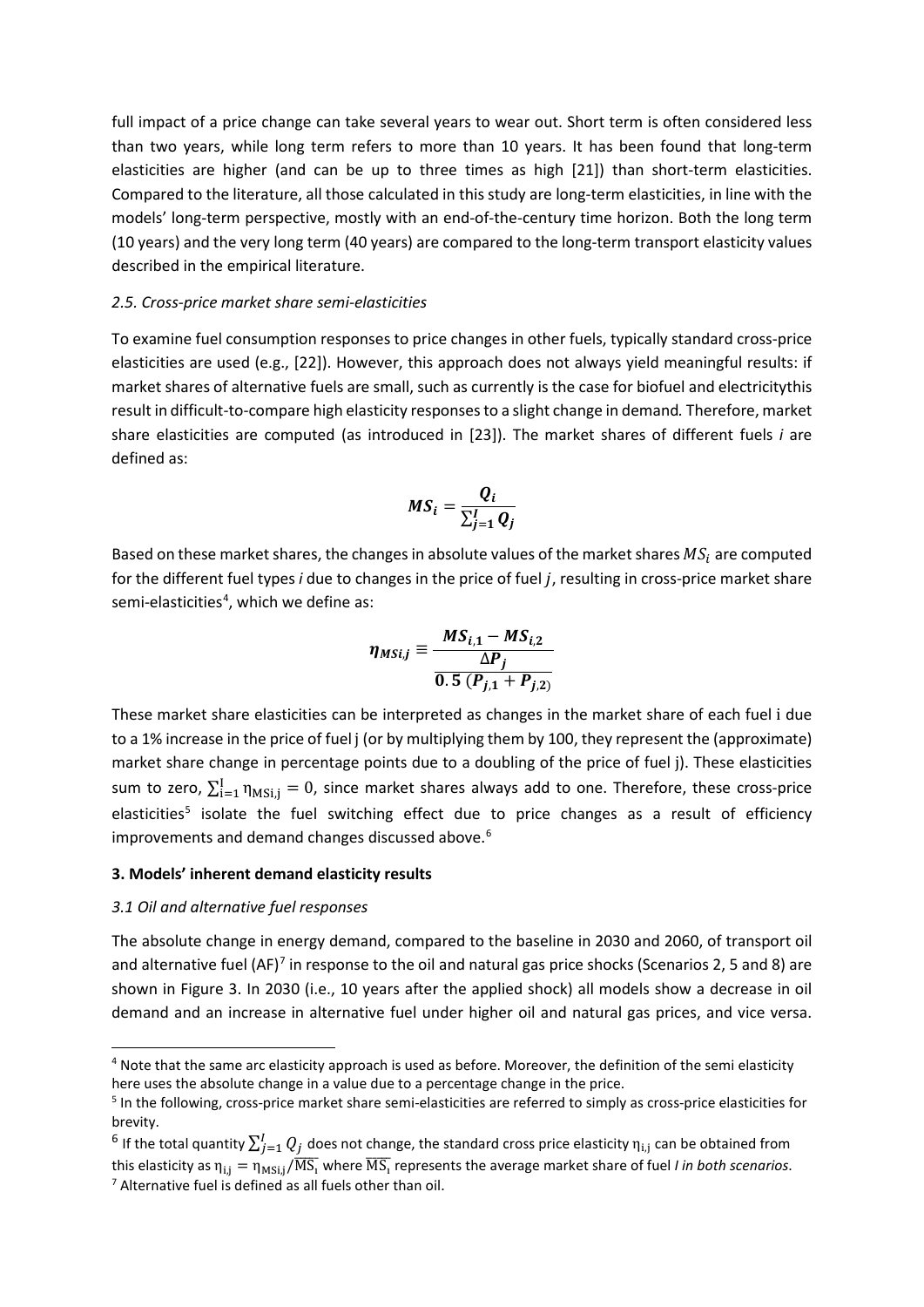Most models show a stronger response to the price shocks in 2060 than those in 2030, with higher demand-price slopes (right side vs left side of graph 3). The POLES model is the only one to project the absolute change in oil demand to be less while the fuel price jump becomes larger over time. WITCH shows a relatively mild response to the changing fuel price as well, while IMAGE, REMIND, MESSAGE and TIAM UCL show significant responses. In MESSAGE, oil demand ranges from 35 to 290 EJ/year in 2060. between the higher and lower price scenario, implying that the transport system has completely changed in response to 40 years of widely diverging price trajectories. As MESSAGE, TIAM-UCL and REMIND show strong feedback effects on the price trajectory, moving back to the original fuel price pathway, here very high price elasticities can be expected.

In all models, the decrease in oil is greater than the increase in alternative fuel demand, indicating that increased fuel prices also lead to efficiency improvements. However, there is clear variation in the size of energy reduction, on the one hand, and fuel substitution effects, on the other, across the models. MESSAGE, REMIND and WITCH show higher substitution rates (48%−83% of the oil change), while this is less the case in the more technology-rich models POLES, IMAGE and TIAM-UCL (2%−34%).



**Figure 1: The oil (bottom) and alternative fuel (AF) (top) energy demand response to oil and gas price shocks – Scenarios 2, 5 and 8 - in 2030 (left) and 2060 (right). Alternative fuel is defined as any fuel other than oil.**

# *3.2 Service demand and fuel consumption elasticities*

For the models that include details on passenger transport modes (IMAGE, POLES and TIAM-UCL), Table 3 shows the mean and standard deviation in modal service demand (expressed in passenger kilometres(pkm) or tonne kilometres(tkm)) and energy efficiency elasticities of the three oil & natural gas price shock scenarios. This method gives insight into the underlying sectoral changes, for example changes in the kilometres travelled or in the fuel efficiency of each transport mode, which contribute to sectors' change in energy demand. At the same time, it provides the opportunity to compare model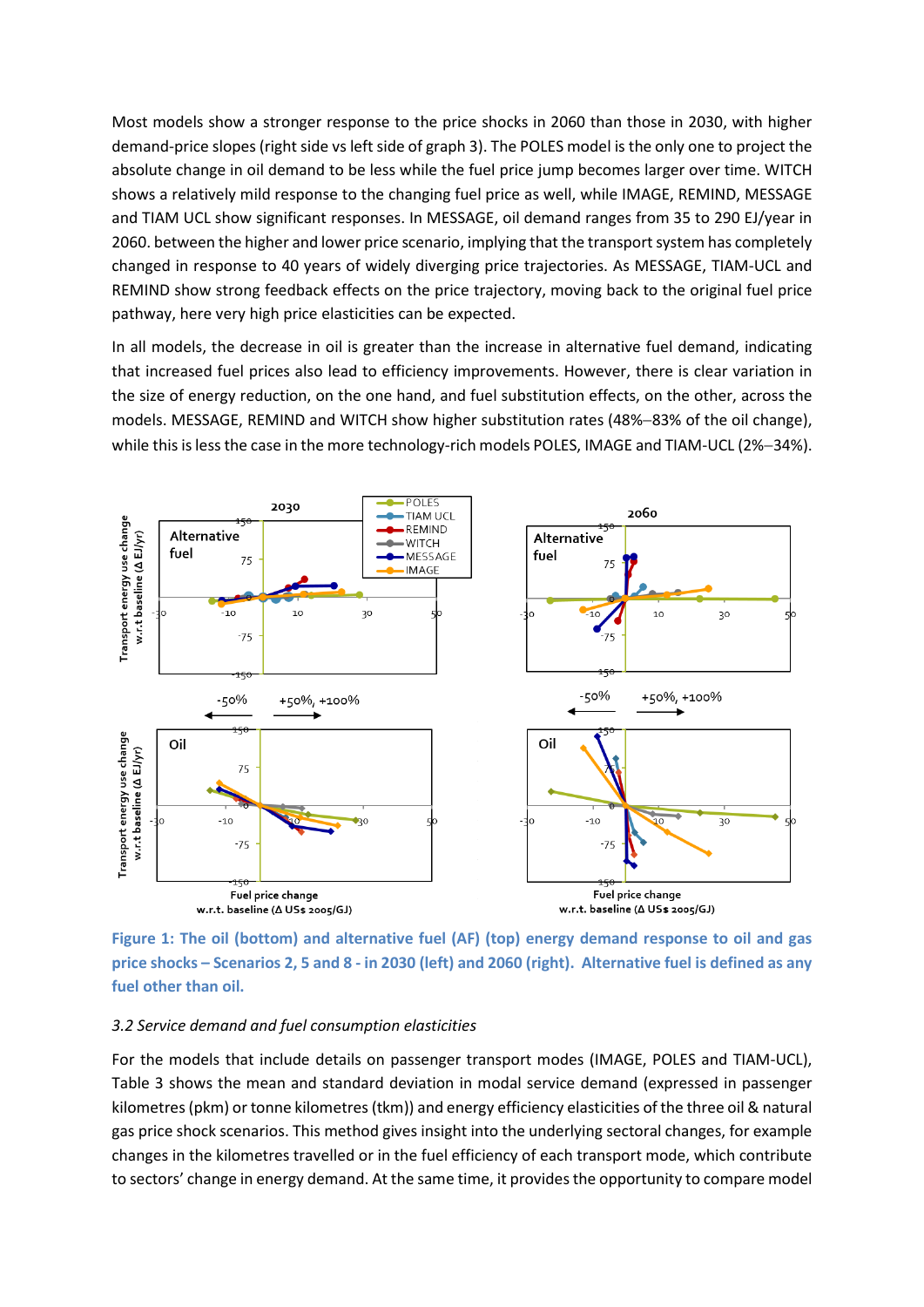elasticities to empirical data, which are often reported at modal level. For the REMIND, WITCH and MESSAGE projections, the contribution of service demand and efficiency to energy demand elasticities have been specified for total transport, freight and passenger elasticities, as shown in Table 3.

**Table 2 Mean service demand (pkm or tkm), fuel efficiency (MJ/pkm or MJ/tkm) and fuel consumption (MJ) elasticities to oil price per mode of transport and aggregated for freight, passenger and total transport. Calculated by comparing the oil & natural gas fuel-price shock Scenarios 2, 5 and 8 to the baseline. The standard deviation in the elasticity values of these three scenarios are indicated between brackets. In bold are the elasticities that are elastic (>1).**

|                              |            | <b>IMAGE</b>  |             | <b>POLES</b> | <b>TIAM-UCL</b> |                |             |
|------------------------------|------------|---------------|-------------|--------------|-----------------|----------------|-------------|
|                              |            | 2030          | 2060        | 2030         | 2060            | 2030           | 2060        |
| LDV                          | Pkm        | $-0.2(0.1)$   | $-0.1(0.0)$ | $-0.2(0.0)$  | $-0.1(0.0)$     | 0.0(0.0)       | $-0.1(0.0)$ |
|                              | Efficiency | $-0.3(0.2)$   | $-0.7(0.6)$ | $-0.3(0.1)$  | $-0.3(0.0)$     | $-0.2$ (0.0)   | $-2.0(0.7)$ |
|                              | Energy     | $-0.5(0.2)$   | $-0.8(0.6)$ | $-0.4(0.2)$  | $-0.4(0.0)$     | $-0.2$ (0.0)   | $-2.1(0.7)$ |
| <b>Public transport</b>      | Pkm        | $-0.2(0.0)$   | $-0.2(0.1)$ | $-0.2(0.0)$  | $-0.1(0.0)$     | $-0.1(0.0)$    | $-0.1(0.0)$ |
|                              | Efficiency | $-0.1(0.2)$   | $-0.4(0.5)$ | $-0.3(0.0)$  | $-0.2$ (0.0)    | 0.0(0.0)       | $-0.4(0.2)$ |
|                              | Energy     | $-0.4(0.2)$   | $-0.6(0.4)$ | $-0.5(0.0)$  | $-0.4(0.1)$     | 0.0(0.0)       | $-0.4(0.2)$ |
| <b>Aviation</b>              | Pkm        | $-0.7(0.1)$   | $-0.6(0.1)$ | 0.1(0.0)     | 0.0(0.0)        | $-0.3(0.0)$    | $-0.4(0.1)$ |
|                              | Efficiency | $-0.1(0.1)$   | $-0.6(0.2)$ | $-0.2$ (0.1) | $-0.2(0.1)$     | 0.0(0.0)       | 0.0(0.0)    |
|                              | Energy     | $-0.8(0.1)$   | $-1.2(0.1)$ | $-0.1(0.1)$  | $-0.1(0.1)$     | $-0.3(0.0)$    | $-0.5(0.1)$ |
| <b>Walking &amp; Cycling</b> | Pkm        | 0.1(0.0)      | 0.2(0.0)    |              |                 |                |             |
| <b>Total Passenger</b>       | Pkm        | $-0.2(0.0)$   | $-0.2(0.0)$ | $-0.2(0.0)$  | $-0.1(0.0)$     | $-0.2$ (0.0)   | $-0.3(0.0)$ |
|                              | Efficiency | $-0.3(0.1)$   | $-0.7(0.4)$ | $-0.2(0.1)$  | $-0.2(0.0)$     | 0.0(0.0)       | $-1.0(0.6)$ |
|                              | Energy     | $-0.5(0.2)$   | $-0.9(0.4)$ | $-0.4(0.1)$  | $-0.3(0.0)$     | $-0.2(0.0)$    | $-1.3(0.5)$ |
| <b>Total Freight</b>         | Tkm        | $-0.2(0.1)$   | $-0.1(0.1)$ |              |                 | $-0.1(0.0)$    | $-0.1(0.0)$ |
|                              | Efficiency | $-0.1(0.2)$   | $-0.3(0.3)$ | $-0.2(0.0)$  | $-0.1(0.0)$     | $-0.3(0.3)$    | $-2.0(1.9)$ |
|                              | Energy     | $-0.3(0.1)$   | $-0.4(0.2)$ | $-0.2(0.0)$  | $-0.1(0.0)$     | $-0.4(0.3)$    | $-2.1(1.9)$ |
| <b>Total Transport</b>       | Energy     | $-0.4(0.1)$   | $-0.7(0.1)$ | $-0.3(0.1)$  | $-0.2(0.0)$     | $-0.3(0.1)$    | $-1.5(0.7)$ |
|                              |            | <b>REMIND</b> |             | <b>WITCH</b> |                 | <b>MESSAGE</b> |             |
|                              |            | 2030          | 2060        | 2030         | 2060            | 2030           | 2060        |
| <b>Total Passenger</b>       | Pkm        | $-0.3(0.1)$   | $-0.5(0.2)$ |              |                 |                |             |
|                              | Efficiency | 0.0(0.0)      | $-1.7(0.7)$ | 0.0(0.0)     | $-0.1(0.2)$     |                |             |
|                              | Energy     | $-0.3(0.1)$   | $-2.3(0.9)$ | 0.0(0.0)     | $-0.1(0.2)$     |                |             |
| <b>Total Freight</b>         | Tkm        | $-0.5(0.1)$   | $-1.3(0.5)$ |              |                 |                |             |
|                              | Efficiency | 0.0(0.0)      | 0.1(0.1)    | 0.0(0.0)     | 0.0(0.0)        |                |             |
|                              | Energy     | $-0.5(0.1)$   | $-1.2(0.5)$ | 0.0(0.0)     | 0.0(0.0)        |                |             |
| <b>Total Transport</b>       | Energy     | $-0.3(0.1)$   | $-1.9(0.7)$ | 0.0(0.0)     | $-0.1(0.1)$     | $-0.4(0.1)$    | 0.4(3.8)    |

The passenger service demand elasticity  $-$  the elasticity of the travelled passenger kilometres  $-$  in 2030, varies between -0.2 and -0.3 across all models and, in 2060, between -0.1 and -0.5. Freight service demand ranges from -0.1 to -0.5 in 2030 and from -0.1 to -1.3 in 2060. In the REMIND model, where there is no alternative for liquid fuel in freight transport, fuel-price shocks have a larger impact on transport prices than in passenger transport, resulting in higher elasticity values. In all models, but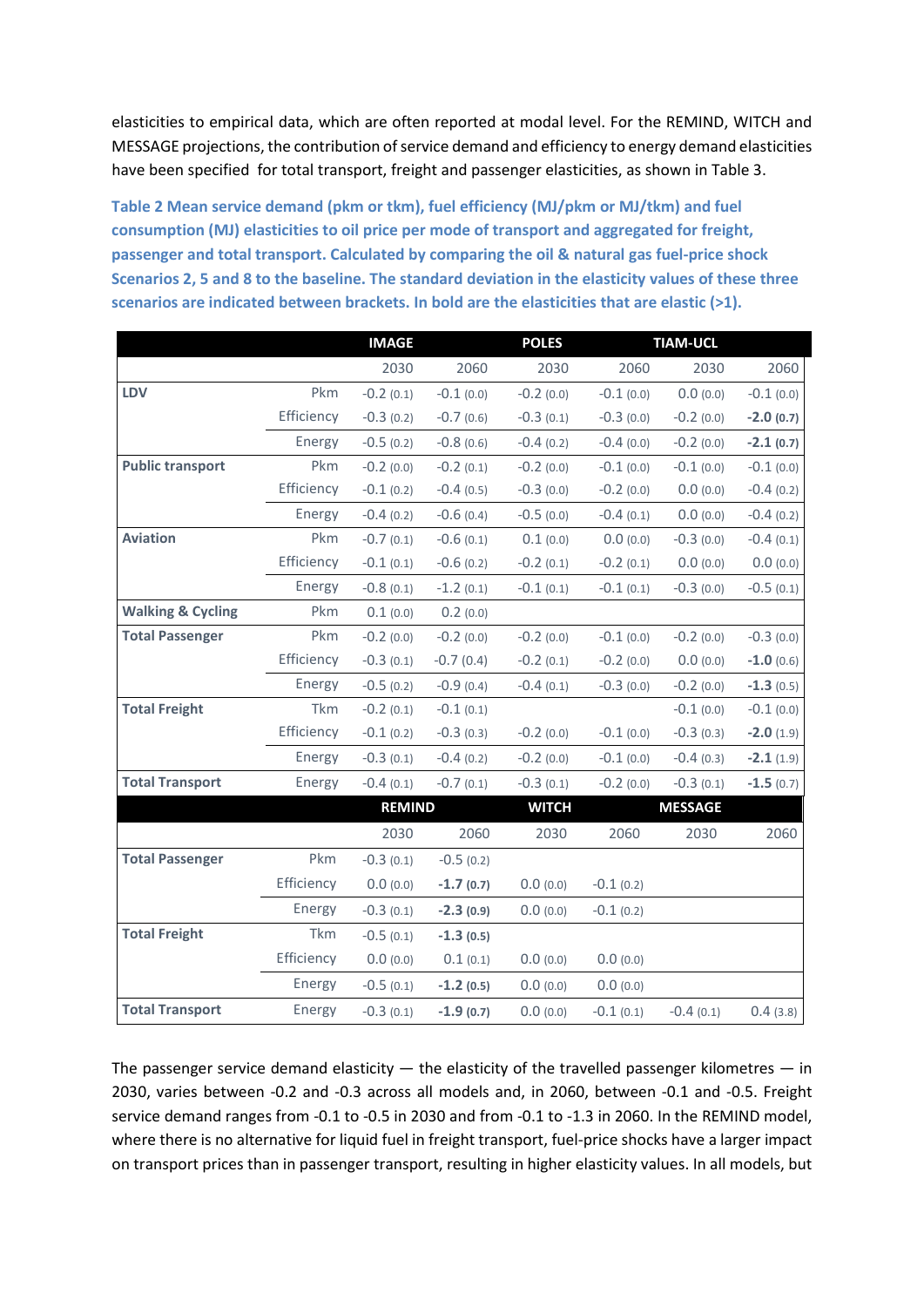REMIND the transport service demand is not elastic to fuel prices (i.e. <1). WITCH service demand and POLES freight service demand projections are not related to energy prices, but are driven only by GDP and population, and changes in energy prices are reflected only in the choice of technology. Not capturing service demand price elasticity could lead to relatively downward bias for the overall energy demand elasticity. Indeed, of the six models, POLES and WITCH energy demand elasticity are on the low side of the spectrum. MESSAGE does not differentiate between passenger and freight transport demand, but relates total transport (useful) energy demand directly to economic and demographic drivers.

Fouquet has analysed the income and price elasticities of passenger transport demand between 1850 and 2010 in the United Kingdom, and shows that both elasticities have declined over time [\[24\]](#page-17-4), from 3.1 and -1.5 to 0.8 and -0.6, respectively. Price elasticities depend on income effects as well as substitution effects. When incomes rise, the share of fuel expenditure in total expenditure declines, leading to lower price sensitivity. Moreover, with higher incomes, travel time is valued more, and fuel costs take up a relatively smaller share of the generalised cost of travel (in which money and time are accounted for) [\[16\]](#page-16-10). Fouquet compares service demand to the price of service demand, instead of to the price of fuel [\[24\]](#page-17-4). Therefore, the results in Table 3 cannot be compared directly to Fouquet's results. The described trends of service demand's reduced sensitivity to prices, over time, can be seen for some modes of transport, but others show the opposite trend.

Most models show a response in efficiency change that is stronger for 2060 — ranging from -0.1 to -1.7 for passenger transport and -0.0 to -2.0 for freight transport — than for 2030. As a result, in all models except POLES, the long-term (2060) energy demand elasticity is higher than that in the medium term (2030), as is also noted in Section 3.1. This is especially pronounced in TIAM-UCL's projections. This is because 1) models have a much longer time period to respond to higher/lower prices, and 2) new vehicle technology developments have led to cheaper alternatives, which, for example in the case of electric vehicle deployment, would lead to higher efficiency. Also, long-term feedback effects on fuel prices, as seen in REMIND, MESSAGE and TIAM-UCL projections, could further enhance this effect.

A large share of the empirical research on transport price elasticity has focused on road transport elasticities to the petrol price under different circumstances, and a few review studies have summarised these results in 'generic values'. Johansson and Shipper (1997) [\[25\]](#page-17-5) study 12 OECD countries, for the period from 1973 to 1992, and find long term elasticities to fuel prices of car service demand to range between -0.05 and -0.55, and of car fuel economy to range between -0.45 and -0.35. These figures are comparable to those in reviews by Graham and Glaister (2002) [\[26\]](#page-17-6), Goodwin et al. (2004) [\[27\]](#page-17-7) and Espey (1998) [\[28\]](#page-17-8). Interestingly, the models' LDV service demand elasticities range from -0.1 to -0.2, which is within that range<sup>[8](#page-10-0)</sup>. The models respond very similarly; not covering the full uncertainty found empirically. For 2030, the efficiency response of the models (-0.3 in all models) is very comparable to the empirically found data; leading to an overall comparable LDV energy consumption elasticity in 2030. For 2060 however, both IMAGE and TIAM-UCL project a stronger efficiency response, resulting in an elastic  $(< -1)$  response that is beyond the range summarised in the reviews of empirically found elasticities. The availability of more fuel-efficient alternative types of

-

<span id="page-10-0"></span><sup>8</sup> Note that the IAM values are expressed in passenger kilometers (pkm) and thus car sharing effects and load factor change are accounted for in energy intensity change, which could explain the somewhat low values.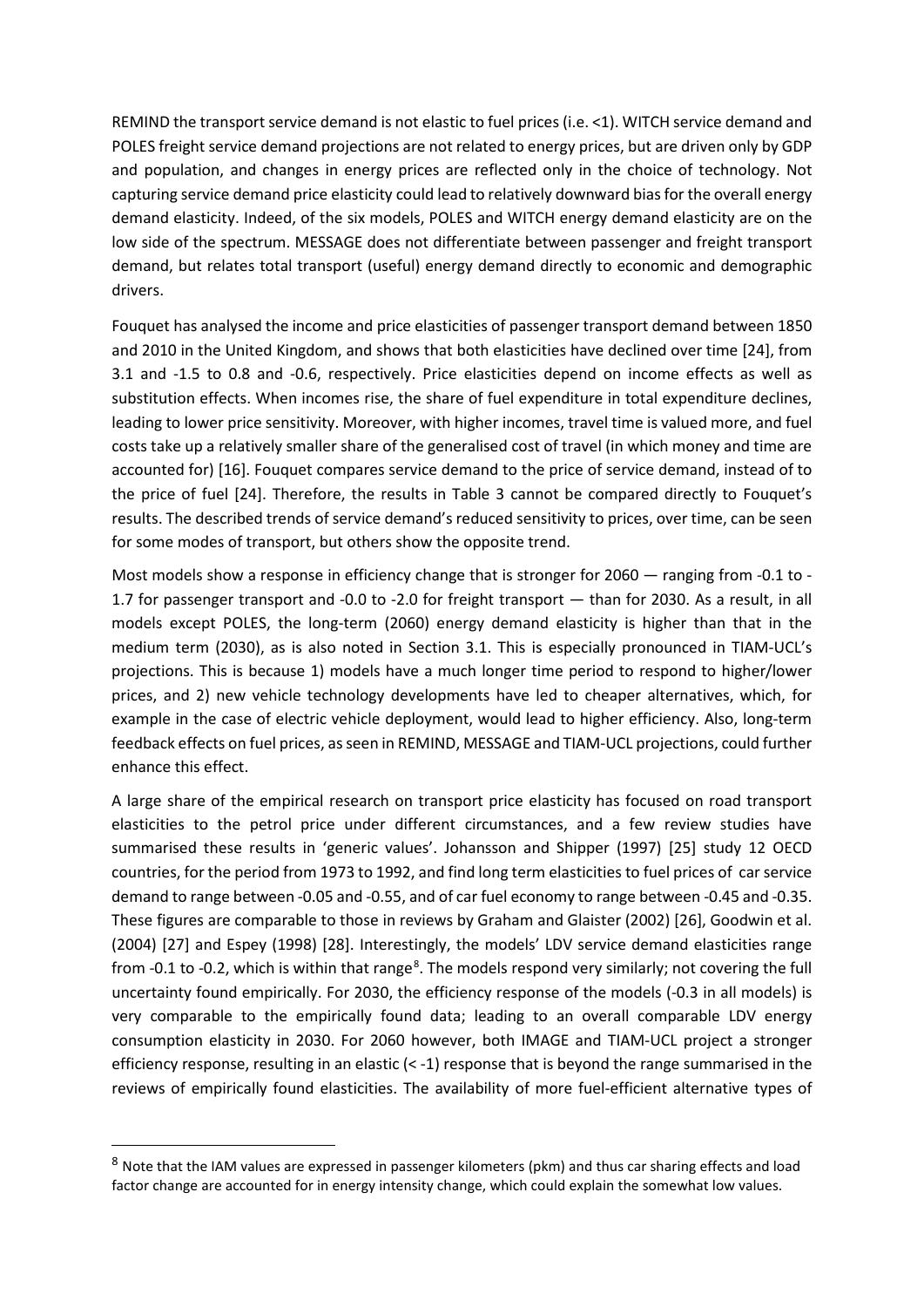vehicles increases the substitution effect on the price elasticity projected for the second half of the century.

The differences between price elasticities per transport mode, in the model projections, not necessarily imply modal shifts, because the elasticity is defined as a relative decrease in pkm to the transport mode's total pkm, and the transport modes differ in overall volume. Moreover, the various transport modes do not contribute equally to the overall transport volume (some, such as bicycles, have a smaller share). A change in fuel price can be expected to have a larger effect on the transport modes that are relatively high in energy consumption, such as LDVs and aviation. Fouquet argues that air transport is a 'luxury' form of transport and service demand would be more sensitive to fuel prices than would other modes of transport [\[24\]](#page-17-4). IMAGE and TIAM-UCL indeed show higher service demand responses in aviation than in other modes of transport, and all three models show the largest efficiency response in the light duty vehicles (LDV).

# *3.3 Market share elasticities of fuel*

-

The transport sector is currently being dominated by oil products, but Integrated Assessment models show that fuel switching is an effective way to mitigate the greenhouse gas emissions from the transport sector, in order to achieve a stringent climate target [\[11\]](#page-16-6). The scenarios with oil, biofuel and electricity shocks of +100% (Scenarios 6, 7 and 8) and -50% (Scenarios 2, 3 and 4) are used to analyse how responsive fuel market shares are to fuel price changes for various carriers. Following the equations in section 2.5, Figure 5 shows the cross-price elasticities per fuel type. The interpretation, for instance for IMAGE, shows that a doubling<sup>9</sup> of oil prices will lead to a 50 percentage points decrease in the market share of oil in transportation by 2050, whereas the share of biofuels and electricity will increase by respectively 18 and 21 percentage points.

Fuel market shares are considerably more responsive to oil and biofuel price changes than to electricity price changes. For many modes of transport, switching to electricity means switching to an alternative type of propulsion. The lower sensitivity could be explained by the fact that technology cost, availability and consumer behaviour are larger hurdles than the costs of electricity in relation to this transition. The fuel market is the most sensitive to changing oil prices and decreasing biofuel prices, which both lead to oil substitution. Elasticities of all fuel types, in all models, increase over time, with the exception of the IMAGE biofuel response in the +100% scenario. POLES and WITCH show la low response, compared to the other models, projecting the sector to remain dependent on oil irrespective of fuel price changes, in line with the low responses to oil price changes as shown in Sections 3.1 and 3.2. MESSAGE and REMIND show a high response, which again partially can be explained by the feedback effects on prices, but also higher fuel switching flexibility due to less technology constraints.

Oil price increases are projected to lead to a switch from oil to biofuel in 2030 and, in some models, to fossil synfuel, while, in 2050, electricity also becomes an attractive alternative. Increasing electricity and biofuel prices lead to a reduction in the use of both fuel types, from which can be concluded that, under the baseline scenario, electricity and biofuel have a certain share in transport fuel use. In REMIND, intertemporal foresight and interactions with other fuel-consuming sectors may lead to the

<span id="page-11-0"></span><sup>&</sup>lt;sup>9</sup> Scenarios (8–10) were precisely designed to implement a doubling of fuel prices, compared to those in the baseline. In the cross elasticity calculation, the price increase is calculated relative to the average price shock and the baseline scenario( $\Delta P_j$ )/(0.5 ( $P_{(j,1)+}P_{(j,2)}$ ). Therefore, the relative price increase is + 2/3.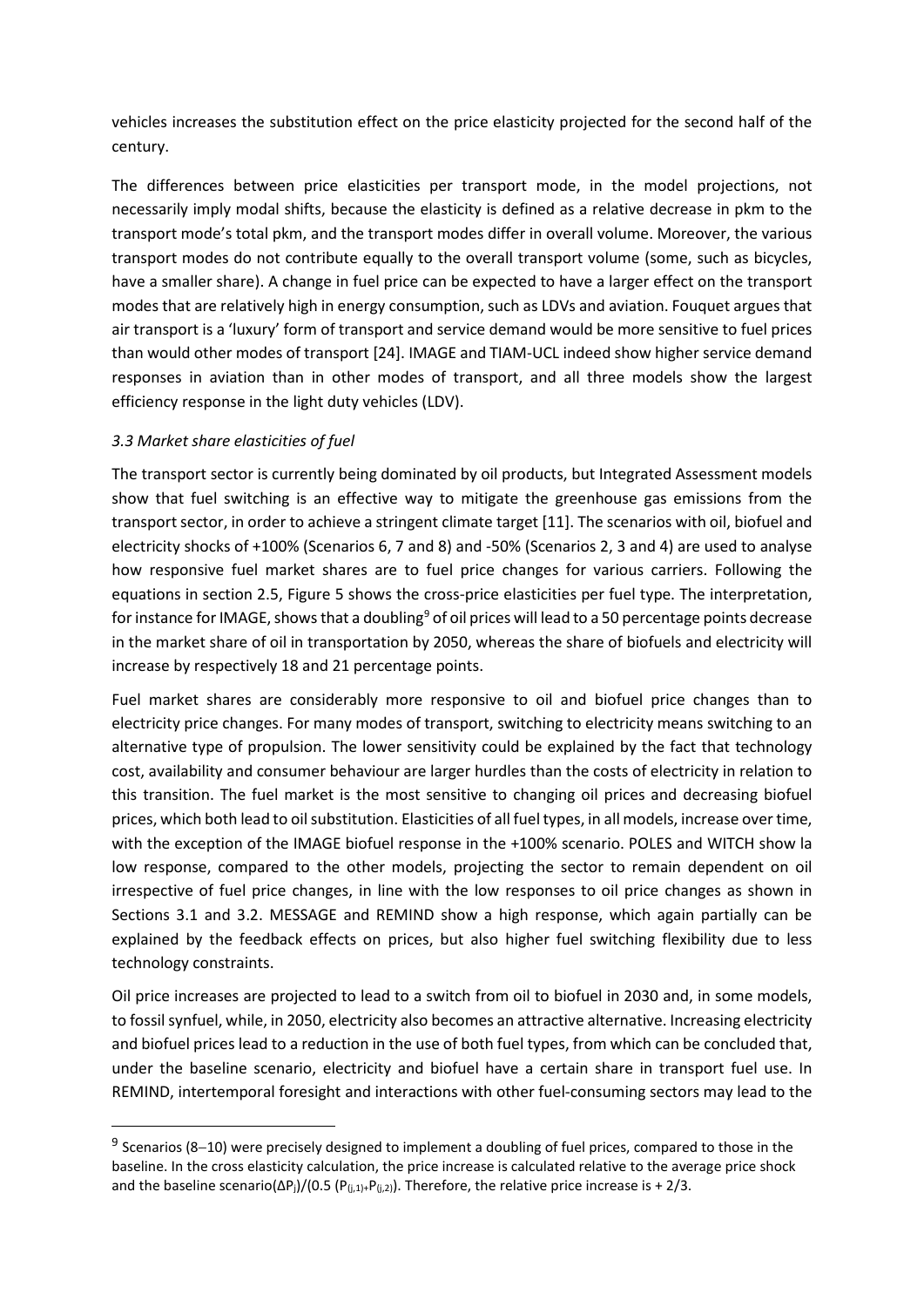opposite effect; for example, with increasing oil shares under higher oil prices in 2030. Lowering fuel prices leads to strong early consumption, both in the transport sector and in others, which implies that long-term scarcities become more pronounced, in turn leading to increased long-term reliance on alternative fuels.



**Figure 4: Market share elasticities in response to changes in oil, biofuel and electricity prices from +100% to -50%. Elasticities indicate the shift in market shares, for all the different fuel types for which the sum of the elasticities is 0. Negative elasticities in the -50% scenario imply an increase in use, as the elasticity is relative to the price signal. The models are indicated by their first letter (R=REMIND, I=IMAGE, T=TIAM-UCL, M=MESSAGE, P=POLES and W=WITCH). \* In two scenarios (marked with \*) the market elasticity was larger than 1.5 - due to very high price feedbacks- the results were normalised to 1.5.** 

# *3.4 Income elasticities*

To assess the sensitivity of demand to income level, an approach similar to that described in Section 3.1 was used, distinguishing the effects of changes in efficiency and service demand. The results are presented in Table 4. There have been suggestions that at higher income the per capita kilometres travelled would saturate and that we are reaching peak travel [\[29,](#page-17-9) [30\]](#page-17-10). The theory is that transport was originally perceived as a 'luxury' product which is sensitive to income changes. As incomes continue to rise, saturation effects will reduce income elasticity. This theory is supported by the already mentioned reduced travel demand to income elasticity between 1850−2010, in Fouquet [\[24\]](#page-17-4). This trend is not clearly reflected in all the model results, neither over time nor with increased income. The elasticity values for high and low incomes are rather comparable, although IMAGE, REMIND and WITCH do show lower service demand elasticities to higher income scenarios.

The energy efficiency response in IMAGE increases, due to a shift to higher intensity transport modes with higher income. In the other models, efficiency decreases, which could reflect the concept of a larger budget leading to an increase in technology use, which, in turn, leads to efficiency learning. Johansson and Shipper (1997) find that the long-term elasticity of vehicle fuel consumption (related to what here is called efficiency) with respect to income is between 0.05 to 1.6 [\[25\]](#page-17-5), and Glaister and Graham (2002) report this to be between 1.1 and 1.3 [\[26\]](#page-17-6). These two studies were conducted at LDV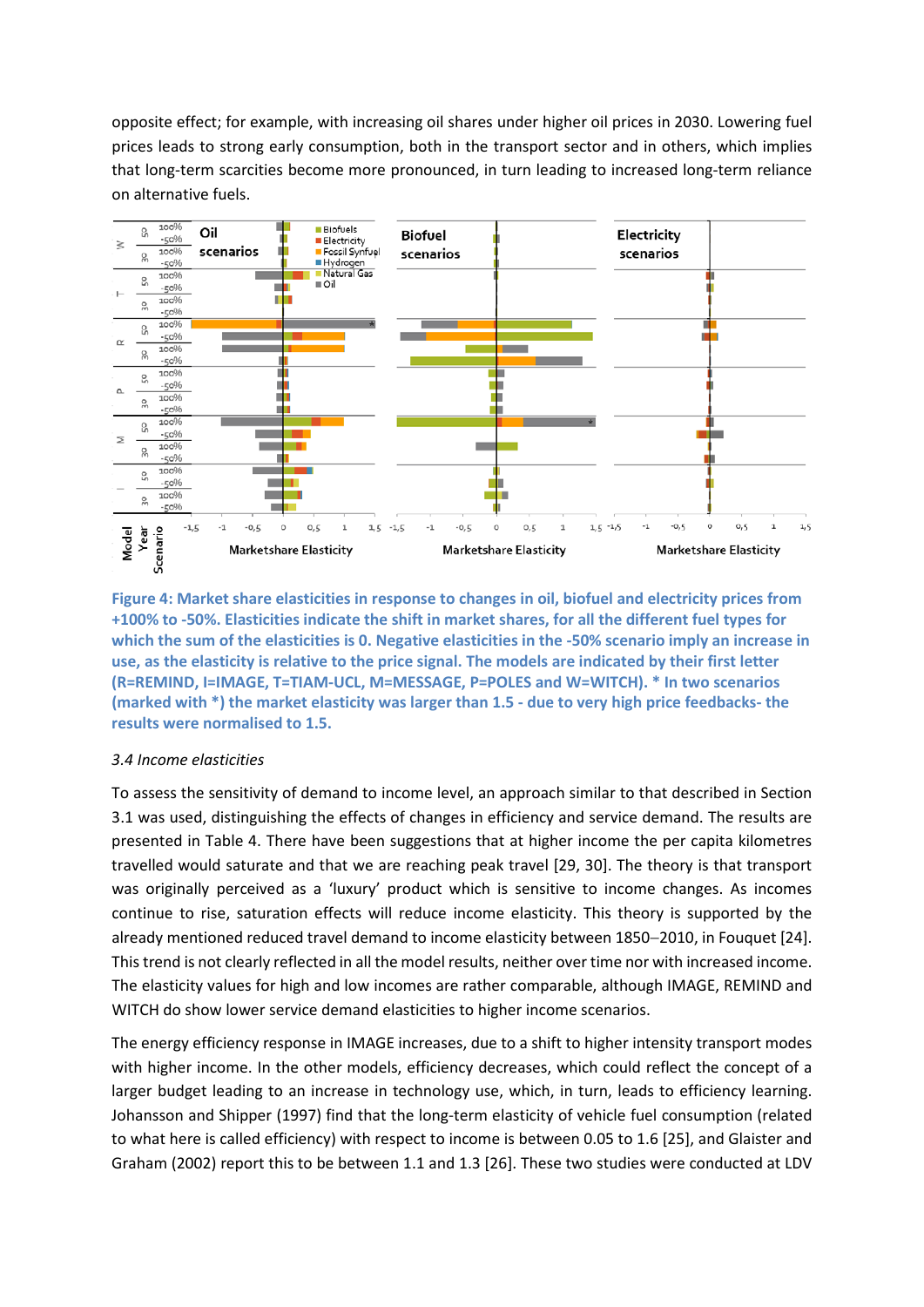level, and, therefore, are not easy to compare to the model projections used in this study, as the effects of structural changes (shifting transport modes) are not included, but it can be concluded that this positive relationship is not necessarily reflected in the models. Both studies also analyse longterm elasticity of service demand with respect to income; Johansson and Shipper (1997) find a range of 0.65 to 1.25 [\[25\]](#page-17-5), while Glaister and Graham (2002) report this to be between 1.1 to 1.8 [\[26\]](#page-17-6). For the United Kingdom, Fouquet reports a reduction in transport service demand to income elasticity of 3.1 to 1.0 (including air travel) between 1850 and 2010. Compared to these figures, the IAM service demand elasticity values are on the low side, with the exception of the WITCH model. Income elasticities of transport energy demand are reported to be greater than price elasticities provided in the literature [\[27\]](#page-17-7). The models show service demand to income elasticities are indeed larger (especially in WITCH) but negative energy efficiency may lead to income energy demand elasticities (ranging from 0.31 to 1.44) that are comparable to price elasticities.

**Table 3 Service demand (pkm or tkm), fuel efficiency (MJ/pkm or MJ/tkm) and fuel consumption (MJ) elasticities with respect to income changes (Scenarios 11 and 12) for freight, passenger and total transport.** 

|                   |         | <b>IMAGE</b> |         | <b>POLES</b> |         | <b>REMIND</b> | <b>WITCH</b> |         | <b>TIAM-UCL</b>                    |      |
|-------------------|---------|--------------|---------|--------------|---------|---------------|--------------|---------|------------------------------------|------|
|                   | low     | high         | low     | high         | low     | high          | low          | High    | low                                | high |
|                   |         |              |         |              |         |               |              |         | <b>Passenger transport in 2030</b> |      |
| <b>Pkm</b>        | 0.50    | 0.38         | 0.49    | 0.65         | 0.45    | 0.32          | 1.19         | 0.91    |                                    |      |
| <b>Efficiency</b> | 0.11    | 0.20         | $-0.13$ | $-0.17$      | $-0.01$ | $-0.02$       | $-0.03$      | $-0.10$ |                                    |      |
| <b>Energy</b>     | 0.61    | 0.58         | 0.36    | 0.47         | 0.44    | 0.31          | 1.15         | 0.81    |                                    |      |
|                   |         |              |         |              |         |               |              |         | <b>Freight transport in 2030</b>   |      |
| <b>Tkm</b>        | 0.87    | 0.35         | 0.43    | 0.83         | 0.42    | 0.30          | 1.17         | 0.93    |                                    |      |
| <b>Efficiency</b> | $-0.26$ | 0.18         | $-0.01$ | $-0.42$      | $-0.06$ | 0.00          | $-0.03$      | 0.04    |                                    |      |
| <b>Energy</b>     | 0.61    | 0.54         | 0.42    | 0.41         | 0.36    | 0.31          | 1.14         | 0.97    |                                    |      |
| <b>Total</b>      | 0.61    | 0.56         | 0.39    | 0.44         | 0.41    | 0.31          | 1.15         | 0.87    | 0.65                               | 0.99 |
|                   |         |              |         |              |         |               |              |         | <b>Passenger transport in 2060</b> |      |
| Pkm               | 0.51    | 0.53         | 0.62    | 0.40         | 0.37    | 0.31          | 0.96         | 0.75    |                                    |      |
| Efficiency        | 0.16    | 0.38         | $-0.09$ | $-0.18$      | 0.08    | 0.04          | $-0.06$      | $-0.30$ |                                    |      |
| Energy            | 0.67    | 0.90         | 0.52    | 0.22         | 0.45    | 0.34          | 0.91         | 0.46    |                                    |      |
|                   |         |              |         |              |         |               |              |         | <b>Freight transport in 2060</b>   |      |
| Tkm               | 0.78    | 0.50         | 0.53    | 0.59         | 0.41    | 0.25          | 0.99         | 0.79    |                                    |      |
| Efficiency        | $-0.08$ | 0.03         | $-0.14$ | $-0.15$      | $-0.02$ | 0.00          | 0.02         | 0.04    |                                    |      |
| Energy            | 0.70    | 0.52         | 0.40    | 0.44         | 0.39    | 0.25          | 1.01         | 0.83    |                                    |      |
| <b>Total</b>      | 0.68    | 0.77         | 0.47    | 0.32         | 0.43    | 0.31          | 0.95         | 0.62    | 0.53                               | 1.44 |

# **4 Discussion and conclusions**

In this paper, we introduced fuel price shocks in models in order to determine the implicit demand elasticities. This can help to describe and understand model behaviour and projected results. In the experiments in the paper, ideally, the fuel price shocks would follow the exact same fuel price pathways in all models. However, the fuel price trajectories in the baseline already varies across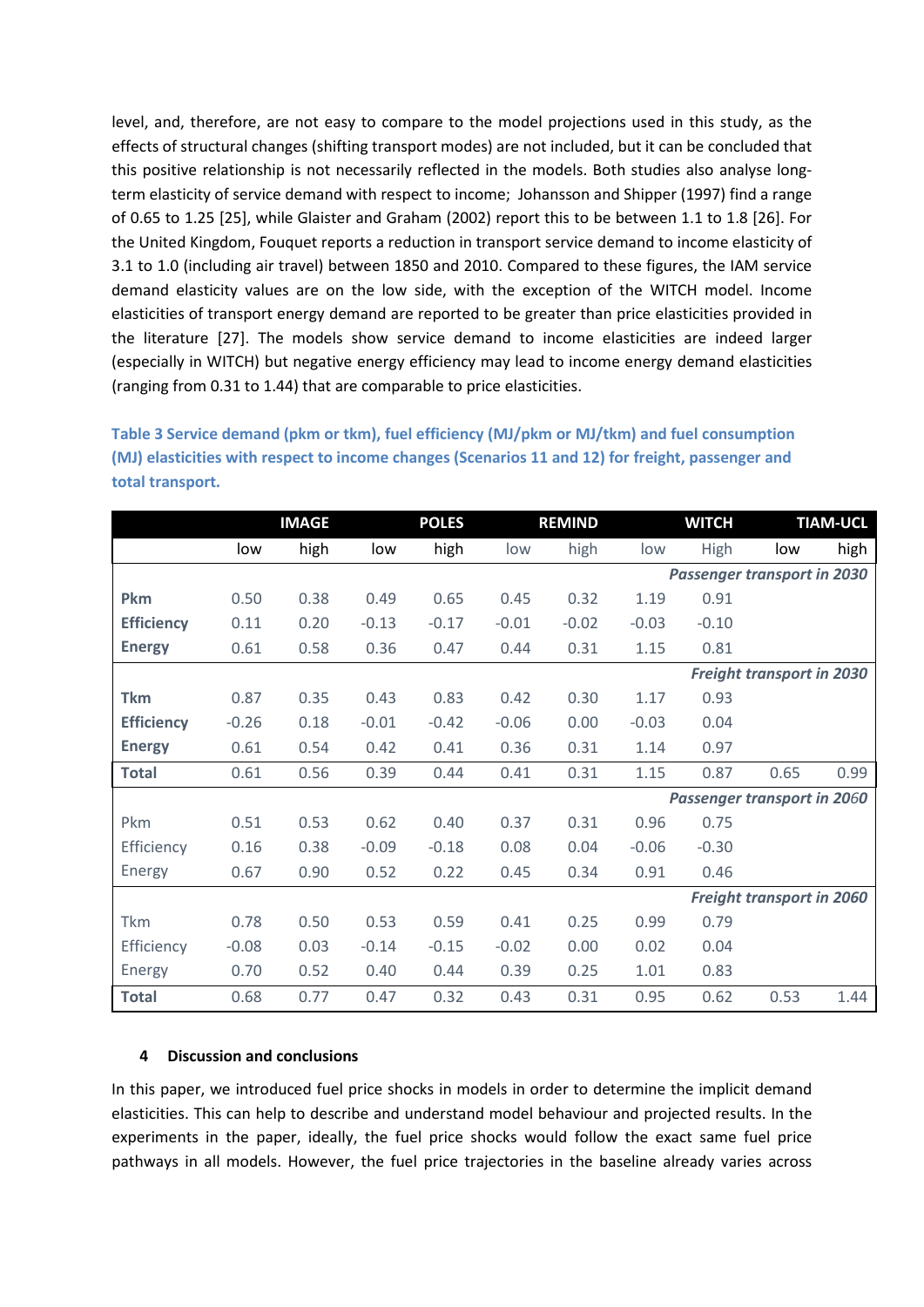models. Moreover, due to interference with some of the models solution methods, fuel prices could not follow a predefined pathway in all models. In those models price increases/decreases were added to endogenously calculated fuel prices to mimic the fuel price shocks. In some models, this method resulted in fuel prices moving away from the set pathway over time, as a result of lower fuel use. In REMIND, fuel prices also moved away but already in the early decades, due to intertemporal forecasts. Because of the relative nature of elasticities, different fuel price pathways not necessarily have an impact on results, but we did find the demand response to be both pathway- and time-dependent. This is most clearly demonstrated by the results from the MESSAGE and REMIND models, projecting large demand differences, while fuel price differences became very small (in some cases, even negative) by 2060. Remaining as close as possible to the intended fuel price pathway would therefore improve the comparability of results between models. However the scenarios do show how the different solution methods affect the model dynamics. It can be expected that the implementation of a carbon tax could result in similar model responses.

On the basis of the results, the following conclusions can be derived:

**The proposed method in this paper to derive price and income elasticities as diagnostic indicators provides a transparent environment to test model dynamics.** The approach provides insights into model responsiveness, both for the medium and long term. It enables us to evaluate model behaviour and to distinguish a model's fingerprint. At the same time, it could be used to understand the effect of model development on model behaviour, through a before-and-after comparison. Modelling individual transport modes explicitly does not lead to major differences in energy demand responses (compared to models that only represent transport modes in a more aggregated way), and the detailed and less detailed models show similar elasticity values.

**Efficiency and service demand elasticities to fuel price are within the range of values found empirically, and very close to each other in the medium term.** Comparing model elasticities at modal level, and specifying between service demand and efficiency changes, shows that in 2030 energy demand elasticities are very comparable between models and close to the range reported in the literature. This shows that in terms of historical validation in the medium term the model perform well. LDV energy demand elasticities to oil and gas prices are projected to range from -0.2 to -0.5 in 2030. Total transport energy elasticity values, projected to range between 0.0 and -0.4 in 2030, are also comparable (although on the low side) to the values reported by Hogan and [Sweeney \[17\]](#page-16-11) that ranged between (-0.1 to -0.6) in the short term. For 2060, the models show more diverging behaviour, and elasticities cover a broader range as a result of fuel substitution, increased efficiency, service demand reduction and feedback effects on prices. Assuming service demand pathways exogenously, as is done in WITCH and POLES, on the other hand leads to a weaker demand response.

**A division can be made between the models that become more responsive in the long term (2060) than in the medium term (2030)**. Some models clearly show higher fuel switching and energy demand reduction responses in the long term, while service demand response remains comparable. The projected elasticity of total energy demand in transport to oil and natural gas prices in 2060 range from 0.4 to -1.9, and for LDV energy consumption from -0.4 to -2.1**.** There are however different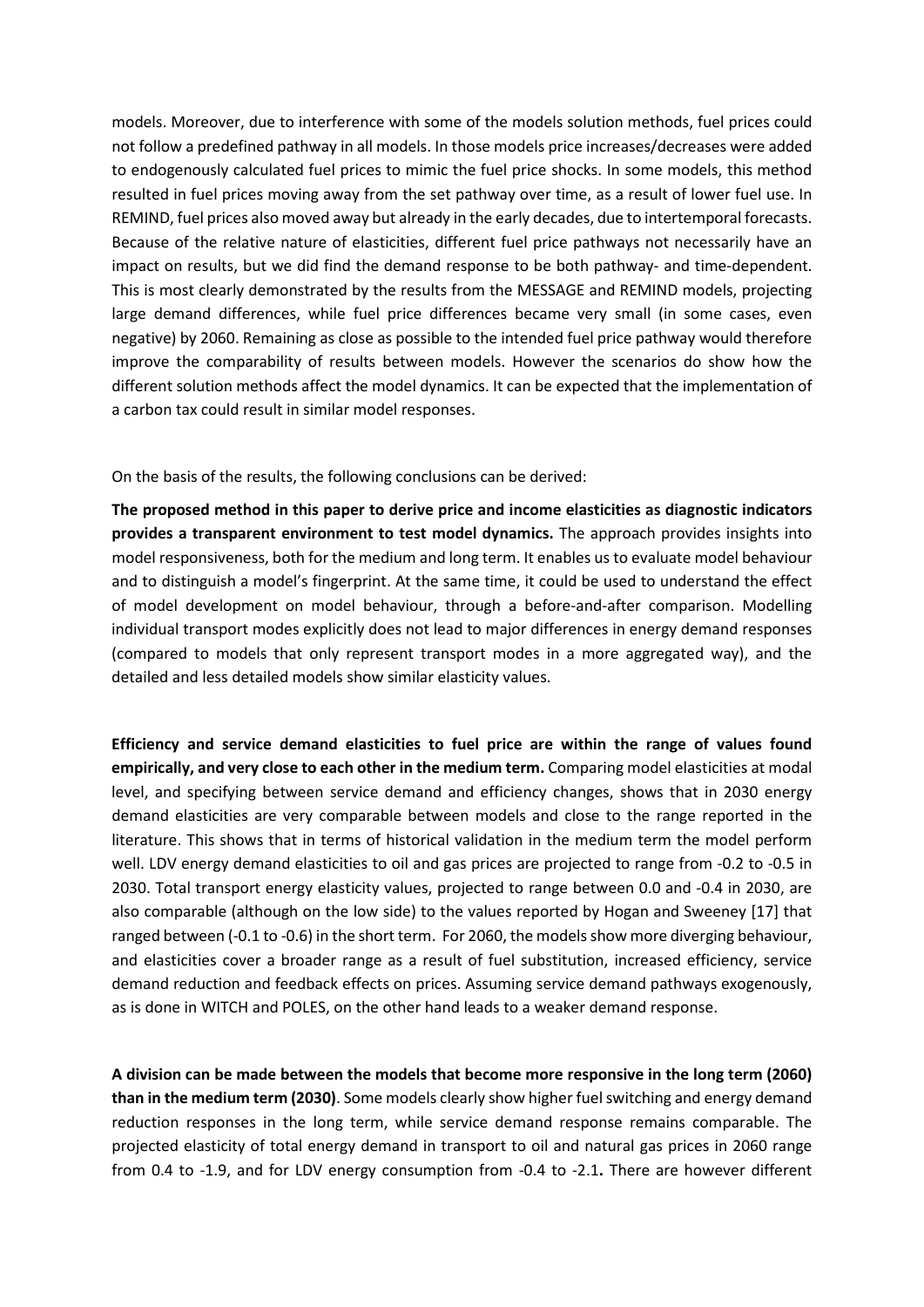effects that can have caused this increased response. In IMAGE, REMIND, MESSAGE and TIAM-UCL, alternative technologies become more attractive (cheaper) in the long term, and therefore oil price changes can lead to a stronger response. In REMIND's freight sector, the opposite is visible, since no alternatives are available, therefore travelling becomes more expensive and, thus, leads to higher price effects on service demand. MESSAGE, REMIND and TIAM-UCL also show large feedback effects on fuel price pathways in the long term, while demand does not immediately follow. This also shows that near term price policies could have long term effects.

**Market share distribution responds more strongly to oil and biofuel price changes than to electricity prices.** Oil will be substituted as the dominant fuel when oil prices increase. Biofuel price change sees in some models a strong effect but electricity price changes hardly have an impact on the projected shares. The models show that, in 2030, mainly biofuel is used as a substitute, and some models use fossil synfuel, while electricity shares increase as a result of higher oil prices in the long term. Furthermore, the models show a stronger response to biofuel price reductions than to reductions in the oil price. The models are not responsive to electricity price changes, indicating that other factors such as technology costs and behaviour might be more important in this transition. The models' response to price jump of 50% compared to a price jump of 100% is not clearly different. Elasticity values for most models are comparable per model under both these scenarios, implying a linear demand response. Again, here a clear difference can be seen between models that show a high response (REMIND, MESSAGE), medium response (IMAGE, TIAM-UCL) and a low response (WITCH and POLES).

**Service demand projections are more responsive to income level than to fuel prices, which corresponds to findings in the literature. Saturation effects over time or with increasing income are not clearly visible.** The model results are responsive to income projections and elasticity values range between 0.31 and 1.44. This is within the range reported in the literature. Even so, this range has a large impact on the projected transport demand, and could explain the varying transport sector service demand growth projections which have been seen in previous model comparison studies [\[11\]](#page-16-6). Reduced income elasticities over time, or in response to higher income shocks indicating saturation, cannot clearly be retraced in the model results. A better understanding of the uncertainty of income effects on service demand by exploring different income pathways as well as different service demand to income elasticities, is very relevant — as is having a better understanding of the role of saturation. The efficiency response to income change differs across models. In some models efficiency increases as a result of technology learning, while in others it decreases due to a shift to more energy-intensive transport modes.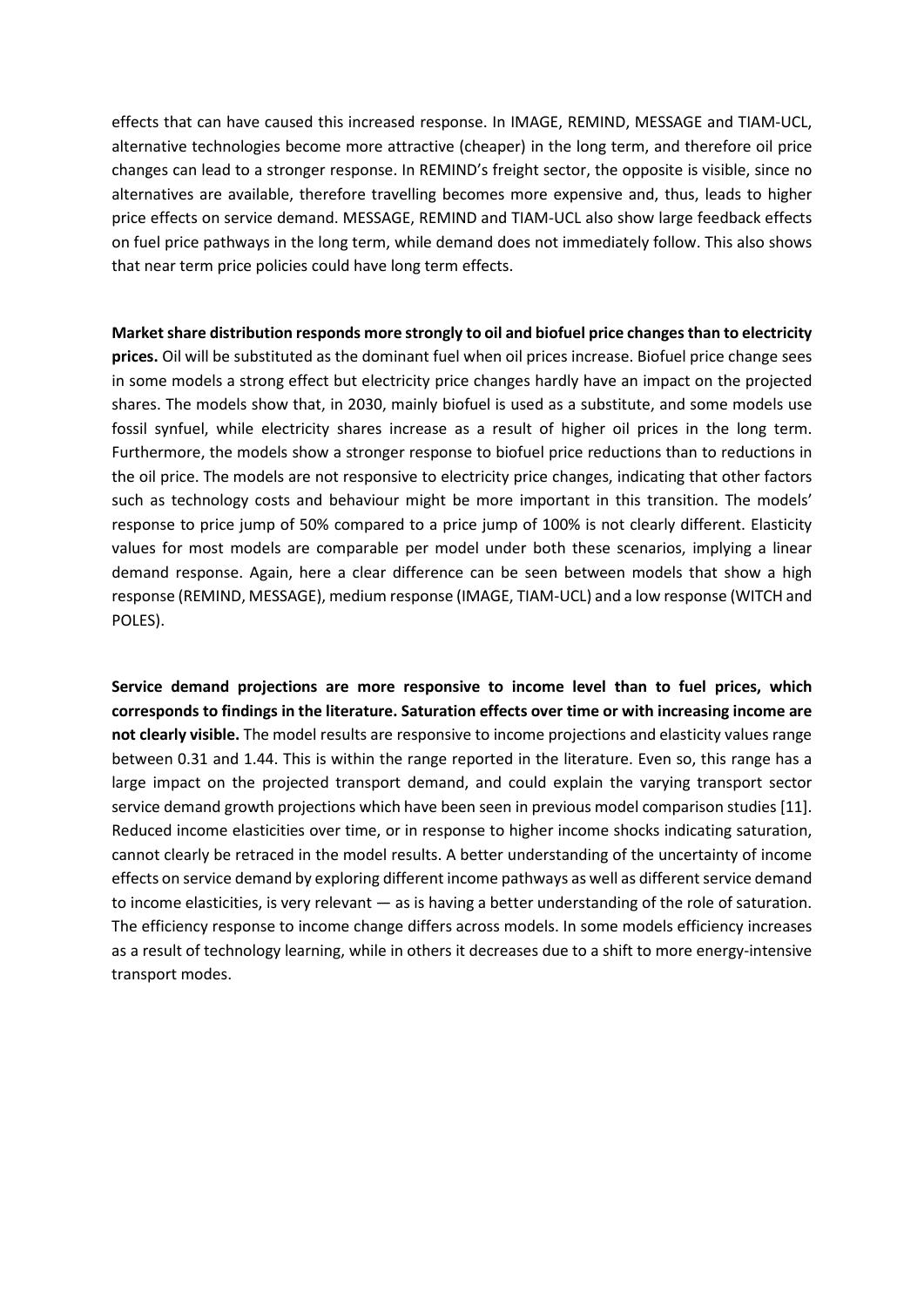# **References**

- <span id="page-16-0"></span>1. Luderer, G., et al., *The economics of decarbonizing the energy system—results and insights from the RECIPE model intercomparison.* Climatic Change, 2012. **114**(1): p. 9-37.
- <span id="page-16-1"></span>2. Clarke, L., et al., *International climate policy architectures: Overview of the EMF 22 International Scenarios.* Energy Economics, 2009. **31, Supplement 2**: p. S64-S81.
- <span id="page-16-2"></span>3. Sugiyama, M., et al., *Energy efficiency potentials for global climate change mitigation.* Climatic Change, 2014. **123**(3-4): p. 397-411.
- <span id="page-16-3"></span>4. Riahi, K., et al., *Chapter 17 - Energy Pathways for Sustainable Development*, in *Global Energy Assessment - Toward a Sustainable Future*2012: Cambridge University Press, Cambridge, UK and New York, NY, USA and the International Institute for Applied Systems Analysis, Laxenburg, Austria. p. 1203-1306.
- <span id="page-16-4"></span>5. McCollum, D.L., et al., *Improving the behavioral realism of global integrated assessment models: an application to consumers' vehicle choices.* Transportation Research Part D: Transport and Environment, 2016.
- 6. Ó Broin, E. and C. Guivarch, *Transport Infrastructure costs in low-carbon Pathways.* Transportation Research Part D: Transport and Environment 2016 (forthcoming).
- 7. Dai, H., *Key factors influencing the global passenger transport dynamics using the AIM/Transport model.* Transportation Research Part D: Transport and Environment, 2016 (forthcoming).
- 8. Karkatsoulis, P., et al., *Simulating deep CO2 emission reduction in transport in a general equilibrium framework: the GEM-E3T model.* Transportation Research Part D: Transport and Environment, 2016 (forthcoming).
- <span id="page-16-15"></span>9. Carrara, S. and T. Longden, *Freight Futures: The Potential Impact of Road Freight on Climate Policy.* Transport Research Part D: Transport and Environment, 2016 (forthcoming).
- <span id="page-16-5"></span>10. Girod, B., et al., *Climate impact of transportation A model comparison.* Climatic Change, 2013. **118**(3-4): p. 595-608.
- <span id="page-16-6"></span>11. Edelenbosch, O., et al., *Decomposing passenger transport futures: Comparing results of global integrated assessment models.* Transportation Research Part D: Transport and Environment, 2016.
- <span id="page-16-14"></span>12. Pietzcker, R.C., et al., *Long-term transport energy demand and climate policy: Alternative visions on transport decarbonization in energy-economy models.* Energy, 2014. **64**: p. 95-108.
- <span id="page-16-7"></span>13. Kriegler, E., et al., *Diagnostic indicators for integrated assessment models of climate policy.* Technological Forecasting and Social Change, 2015. **90**: p. 45-61.
- <span id="page-16-8"></span>14. Litman, T., *Understanding transport demands and elasticities.* How prices and other factors affect travel behavior.(Victoria Transport Policy Institute: Litman) Available at [http://www.](http://www/) vtpi. org/elasticities. pdf [Verified 22 November 2013], 2013.
- <span id="page-16-9"></span>15. McCollom, B.E. and R.H. Pratt, *TRAVELER RESPONSE TO TRANSPORTATION SYSTEM CHANGES. CHAPTER 12-TRANSIT PRICING AND FARES*2004.
- <span id="page-16-10"></span>16. Small, K.A. and K. Van Dender, *Long run trends in transport demand, fuel price elasticities and implications of the oil outlook for transport policy.* 2007.
- <span id="page-16-11"></span>17. Hogan, W. and J. Sweeney, *Aggregate elasticity of energy demand.* The Energy Journal, 1981. **2**(2): p. 37-75.
- <span id="page-16-13"></span>18. McCollum, D., et al., *Transport electrification: A key element for energy system transformation and climate stabilization.* Climatic Change, 2014. **123**(3-4): p. 651-664.
- <span id="page-16-12"></span>19. Jaccard, M. and A. Beylin-Stern, *Hybrid Simulation Modeling to Estimate U.S. Energy Elasticity of Substitution*, 2014, Simon Fraser University.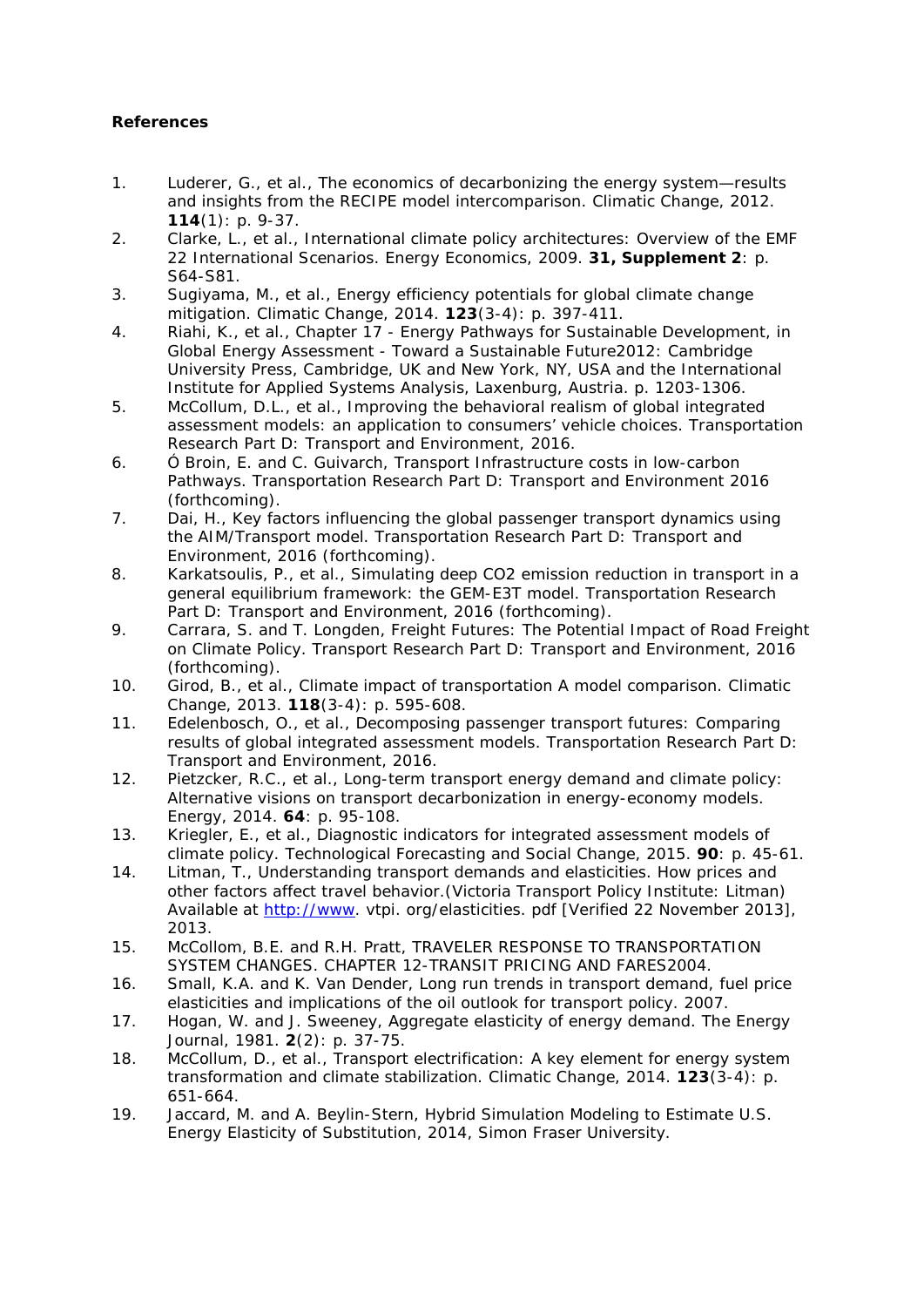- <span id="page-17-0"></span>20. O'Neill, B.C., et al., *A new scenario framework for climate change research: the concept of shared socioeconomic pathways.* Climatic Change, 2014. **122**(3): p. 387-400.
- <span id="page-17-1"></span>21. Dargay, J. and D. Gately, *The demand for transportation fuels: Imperfect pricereversibility?* Transportation Research Part B: Methodological, 1997. **31**(1): p. 71-82.
- <span id="page-17-2"></span>22. Ziemba, W.T., and S. L. Schwartz., *Energy Policy Modeling: United States and Canadian Experiences*. Vol. Volume I Specialized Energy Policy Models. 2012: Springer Science & Business Media.
- <span id="page-17-3"></span>23. Bucklin, R.E., G.J. Russell, and V. Srinivasan, *A relationship between market share elasticities and brand switching probabilities.* Journal of Marketing Research, 1998: p. 99-113.
- <span id="page-17-4"></span>24. Fouquet, R., *Trends in income and price elasticities of transport demand (1850– 2010).* Energy policy, 2012. **50**: p. 62-71.
- <span id="page-17-5"></span>25. Johansson, O. and L. Schipper, *Measuring the long-run fuel demand of cars: separate estimations of vehicle stock, mean fuel intensity, and mean annual driving distance.* Journal of Transport Economics and policy, 1997: p. 277-292.
- <span id="page-17-6"></span>26. Graham, D.J. and S. Glaister, *The demand for automobile fuel: a survey of elasticities.* Journal of Transport Economics and policy, 2002: p. 1-25.
- <span id="page-17-7"></span>27. Goodwin, P., J. Dargay, and M. Hanly, *Elasticities of Road Traffic and Fuel Consumption with Respect to Price and Income: A Review.* Transport Reviews, 2004. **24**(3): p. 275-292.
- <span id="page-17-8"></span>28. Espey, M., *Gasoline demand revisited: an international meta-analysis of elasticities.* Energy Economics, 1998. **20**(3): p. 273-295.
- <span id="page-17-9"></span>29. Millard‐Ball, A. and L. Schipper, *Are We Reaching Peak Travel? Trends in Passenger Transport in Eight Industrialized Countries.* Transport Reviews, 2011. **31**(3): p. 357-378.
- <span id="page-17-10"></span>30. Dargay, J., D. Gately, and M. Sommer, *Vehicle ownership and income growth, worldwide: 1960-2030.* The Energy Journal, 2007: p. 143-170.
- <span id="page-17-11"></span>31. Luderer, G., et al., *Description of the Remind Model (Version 1.6).* 2015.
- <span id="page-17-12"></span>32. E. Stehfest, D.P.v.V., T. Kram, L. Bouwman, *Integrated Assessment of Global Environmental Change with IMAGE 3.0: model description and policy application*, 2014, PBL Netehrlands Environmental Assessment Agency: The Hague, the Netherlands.
- <span id="page-17-13"></span>33. Girod, B., D.P. van Vuuren, and S. Deetman, *Global travel within the 2 C climate target.* Energy Policy, 2012. **45**: p. 152-166.
- <span id="page-17-14"></span>34. Plotkin, S. and M. Singh, *Multi-path transportation futures study: vehicle characterization and scenario analyses.*, 2009, Argonne National Laboratory (ANL).
- <span id="page-17-15"></span>35. McCollum, D.L., et al., *Improving the behavioral realism of global integrated assessment models: An application to consumers' vehicle choices.* Transportation Research Part D: Transport and Environment, 2016.
- <span id="page-17-16"></span>36. Riahi, K., A. Grübler, and N. Nakicenovic, *Scenarios of long-term socio-economic and environmental development under climate stabilization.* Technological Forecasting and Social Change, 2007. **74**(7): p. 887-935.
- <span id="page-17-17"></span>37. Messner, S. and L. Schrattenholzer, *MESSAGE-MACRO: linking an energy supply model with a macroeconomic module and solving it iteratively.* Energy, 2000. **25**(3): p. 267-282.
- <span id="page-17-18"></span>38. Messner, S. and M. Strubegger, *User's guide for MESSAGE III, Working Paper WP-95-069*, 1995, International Institute for Applied Systems Analysis (IIASA): Laxenburg, Austria. p. 164.
- <span id="page-17-19"></span>39. Rao, S., I. Keppo, and K. Riahi, *Importance of technological change and spillovers in long-term climate policy.* The Energy Journal, Special Issue: Endogenous Technological Change and the Economics of Atmospheric Stabilisation, 2006. **27**.
- 40. Riahi, K., E.S. Rubin, and L. Schrattenholzer, *Prospects for carbon capture and sequestration technologies assuming their technological learning.* Energy, 2004. **29**(9-10): p. 1309-1318.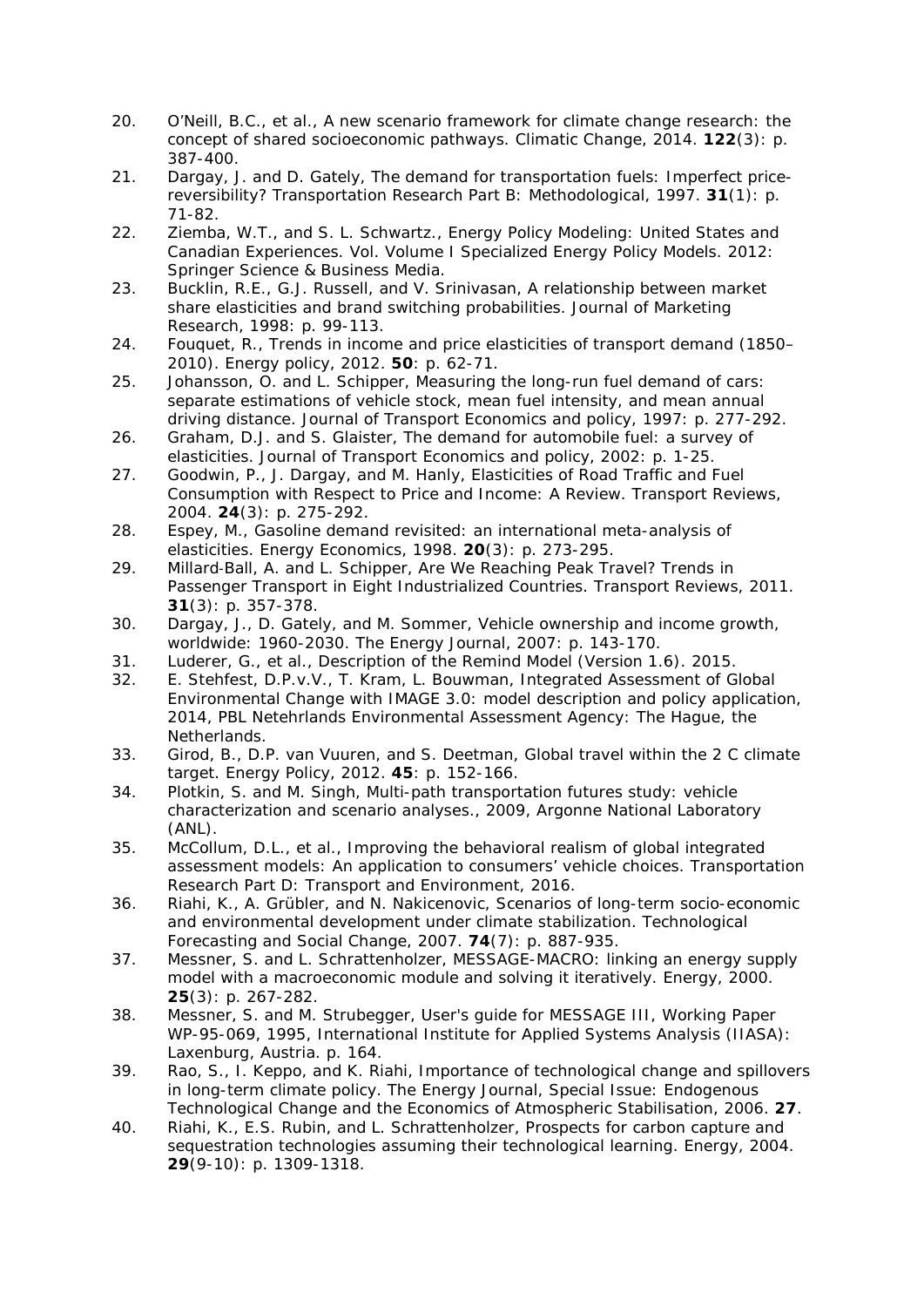- 41. Roehrl, R.A. and K. Riahi, *Technology Dynamics and Greenhouse Gas Emissions Mitigation: A Cost Assessment.* Technological Forecasting and Social Change, 2000. **63**(2-3): p. 231-261.
- <span id="page-18-0"></span>42. Bosetti, V. and T. Longden, *Light duty vehicle transportation and global climate policy: The importance of electric drive vehicles.* Energy policy, 2013. **58**: p. 209- 219.
- <span id="page-18-1"></span>43. Longden, T., *Travel intensity and climate policy: The influence of different mobility futures on the diffusion of battery integrated vehicles.* Energy policy, 2014. **72**: p. 219-234.

# **Supplementary Material of**

Transport fuel demand responses to fuel price and income projections: Comparison of Integrated Assessment Models

O.Y. Edelenbosch<sup>a,b</sup>, D.P. van Vuuren<sup>a,b</sup>, C. Bertram<sup>c</sup>, S. Carrara<sup>d</sup>, J. Emmerling<sup>d</sup> H. Daly<sup>e</sup>, A. *Kitousf , D.L. McCollumg, N. Saadi Failalie*

a PBL Netherlands Environmental Assessment Agency, Bezuidenhoutseweg 30, 2594 AV Den Haag, The Netherlands (E[: Oreane.Edelenbosch@pbl.nl,](mailto:Oreane.Edelenbosch@pbl.nl) Detlef.vanvuuren@pbl.nl);

**b Copernicus Institute of Sustainable Development, Utrecht University, Heidelberglaan 2, 3584 CS** Utrecht, The Netherlands;

c Potsdam Institute for Climate Impact Research, Telegrafenberg, 14473 Potsdam, Germany;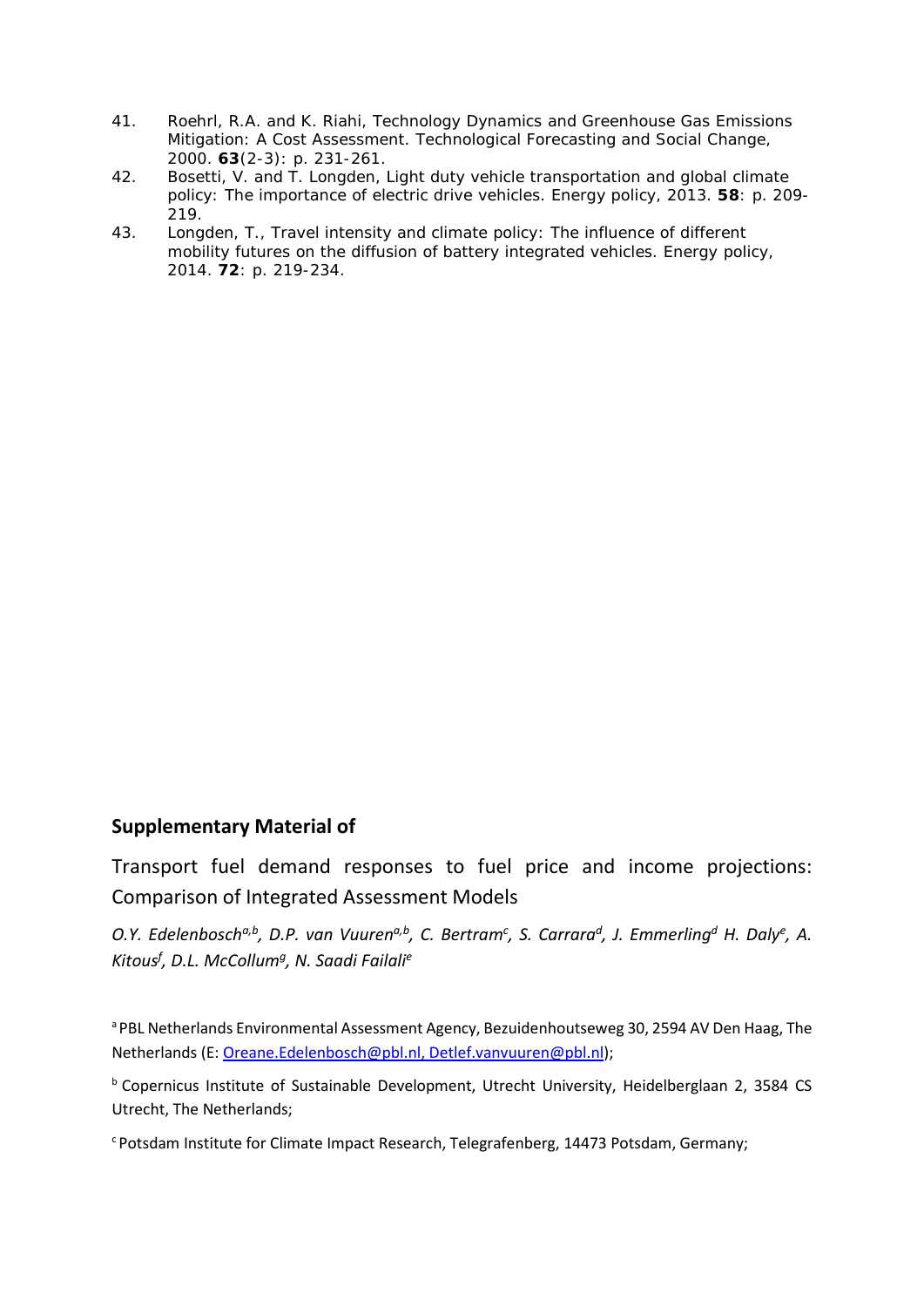<sup>d</sup> Fondazione Eni Enrico Mattei (FEEM) and Centro Euro-Mediterraneo sui Cambiamenti Climatici (CMCC), *Corso Magenta 63 ,20123 Milan;*

e UCL Energy Institute, University College London, Upper Woburn Place, London WC1H 0NN, United Kingdom;

<sup>f</sup> European Commission, JRC IPTS, Edificio Expo; C/ Inca Garcilaso, 3, E-41092 Sevilla, SPAIN; Disclaimer: The views expressed are purely those of the writer and may not in any circumstances be regarded as stating an official position of the European Commission.

<sup>g</sup> International Institute for Applied Systems Analysis (IIASA), Schlossplatz 1, 2361 Laxenburg, Austria

# **A. Transport model descriptions of participating Integrated Assessment Models**

# **REMIND transport**

REMIND models the transport sector by using a hybrid approach combining top-down and bottom-up elements. Mobility demands for the four modeled transport sub-sectors (passenger-light duty vehicles (LDV), freight, electric rail, passenger-aviation and buses) are derived in a top-down fashion, since they are input to a nested CES production function that ultimately produces GDP. For the LDV mode, three different technology options (internal combustion engine, battery electric vehicle, and fuel cell vehicle) compete against each other in a linear bottom-up technology model.

The transport sector requires input of final energy in different forms (liquids, electricity and hydrogen) and requires investments and operation and maintenance payments into the distribution infrastructure (infrastructure capacity grows linearly with distributed final energy) as well as into the vehicle stock.

The main drivers/determinants of transport demand are GDP growth, the autonomous efficiency improvements (efficiency parameters of CES production function), and the elasticities of substitution between capital and energy and between stationary and transport energy forms. Furthermore, inside a model run, different final energy prices (due to climate policy, different resource assumptions, etc.) can lead to substitution of different transport modes inside the CES function, or a total reduction in travel demand.

The distribution of vehicles inside the LDV mode follows cost optimisation (perfect linear substitutability), although with different non-linear constraints (learning curve, upper limits of 70% on share of battery-electric vehicles and 90% on Fuel Cell vehicles) that in most realisations lead to a technology mix. Further information on the transport sector modeling in REMIND can be found in [Luderer, Leimbach \[31\]](#page-17-11)an[d Pietzcker, Longden \[12\]](#page-16-14)

# **IMAGE travel model**

The Integrated Model to Assess the Greenhouse Effect (IMAGE)is developed by PBL Netherlands Environment Assessment Agency, to assess environmental consequences of human activities in industry, transport, buildings, agriculture and forestry affecting energy use and land use at a global level [\[32\]](#page-17-12). The transportation module IMAGE/Travel model is described in detail by [\[33\]](#page-17-13). In this study the GDP and population drivers are updated to SSP2 scenarios that can be accessed at <https://secure.iiasa.ac.at/web-apps/ene/SspDb> .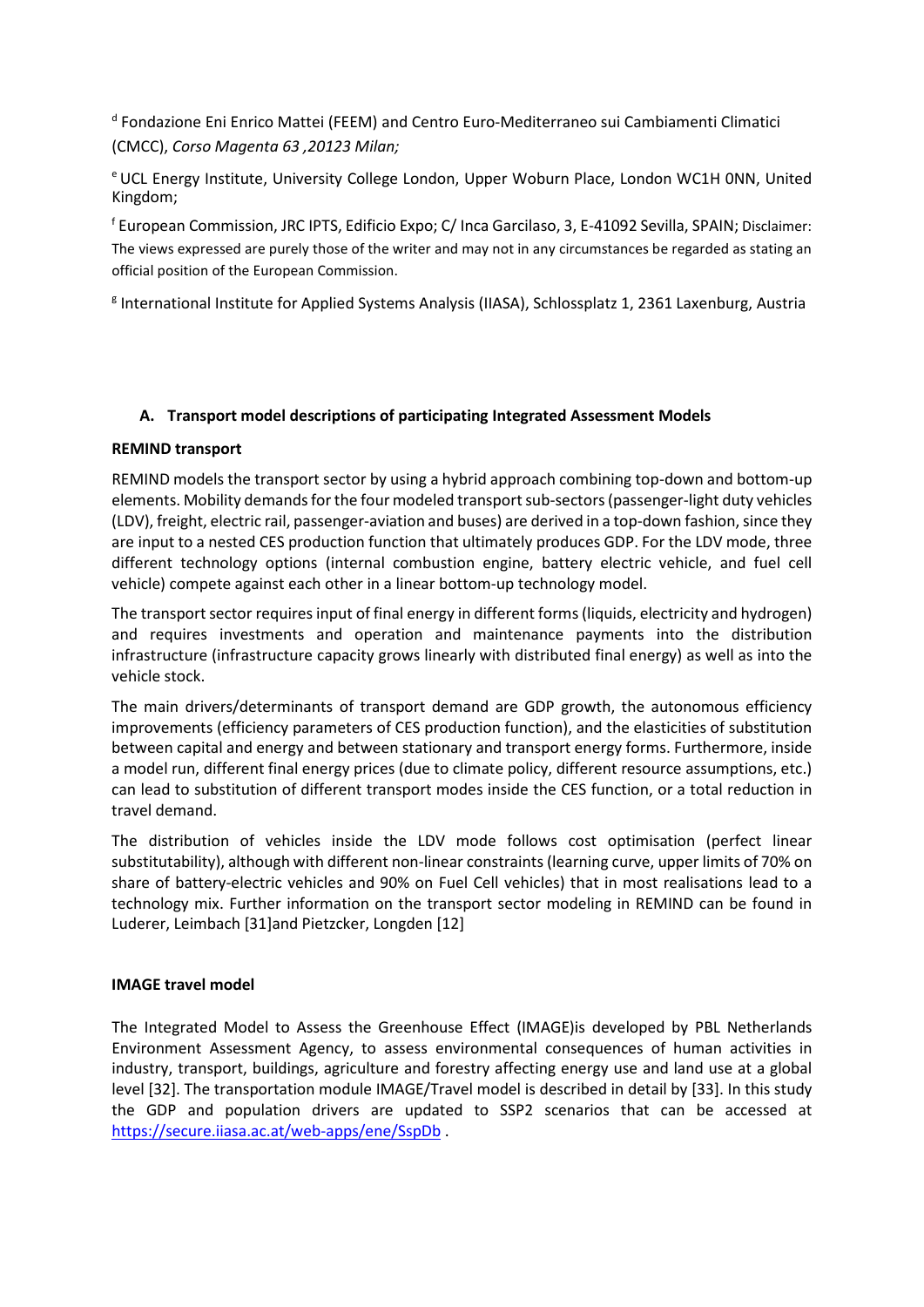In IMAGE/Travel travelling costs form the basis of the modeling both in determining modal shares, as well as vehicle shares per transport mode, based on a multi nominal logit (MNL) model. The model represents 7 passenger transport modes and 6 freight transport modes. Modal costs depend on real cost per pkm, non-monetary preferences, and a time weight that captures the importance of time compared to monetary costs. Non-monetary preferences are used to calibrate the model to historical observations and account for factors that go beyond cost (e.g. driving a car is more expensive than other modes, but a popular travel choice). The concepts of the travel money budget (TMB) and travel time budget (TTB) are used to relate travel demand to income. Increasing income leads to increasing travel demand per capita which results in more time spent travelling. Through the concept of travel time budget (TTB), time gets more weight and faster modes are values more, as a result. This dynamic relation results in the empirically observed shift to higher speed modes when income increases [\[33\]](#page-17-13).

All transport-specific model mechanics and data are documented in the main text and appendix of [\[33\]](#page-17-13), with the exception of the following updates. The costs per vehicle type, which determines vehicle choice, depend on energy cost, technology cost, non-energy cost (related to maintenance and vehicle purchase), and the load factor, which is regionally dependent. Energy efficiency in the model is captured in three ways: 1) Price induced efficiency improvement: in response to higher fuel price more efficient vehicles become cost competitive, 2) Autonomous efficiency improvement: technology costs of efficient technologies decline over time as a result of technological learning, 3) Modal shift: increasing fuel prices can also result in a shift toward more efficient modes [\[33\]](#page-17-13) [\[34\]](#page-17-14). Reduction in transport GHG emissions are achieved through a carbon tax resulting, on the one the hand, in reduced competitiveness of technologies and modes with high dependency on fossil fuels, and, on the other hand, the increased price of travelling leads to less travel demand implemented through the concept of travel monetary budget (TMB).

Since Girod (2012) the LDV projected vehicle costs and efficiency have been revised to incorporate the most recent projections of LDV vehicle technology development, following the in depth study performed by the Argonne National Laboratory [\[34\]](#page-17-14).

# **MESSAGE Stylised Transport Sector Representation**

The version of MESSAGE employed in this study ('MESSAGE V.5a') includes a quite stylised representation of the transport sector, which essentially captures only fuel switching and price-elastic demands as mechanisms to respond to climate and energy policies. Importantly, the entire sector is modeled as one: all motorised transport modes, including light-duty vehicles, buses, trains, heavyduty trucks, ships, and airplanes, are aggregated together into a single demand category. (Other MESSAGE model versions, in contrast, have a highly-detailed technological and socio-behavioral representation of the various modes, including a mechanism for switching transport modes; [\[35\]](#page-17-15) for more information on the model version 'MESSAGE-Transport V.5'.) The following brief description elaborates the main characteristics of the transport module employed here.

The model chooses between different final energy forms to provide useful energy for transportation. This decision is based primarily on the energy service costs by fuel, taking into account fuel prices at the final energy level and the respective final-to-useful energy conversion efficiencies. In addition, cost mark-ups are applied to non-liquid fuels, in order to capture increased vehicle investment costs and market adoption hurdles, or 'behavioral barriers', which this stylised transport formulation is otherwise not well equipped to handle. The portion of the mark-ups capturing behavioral barriers are referred to as 'inconvenience' or 'disutility' costs. They represent, for instance, range anxiety, extent of refueling/recharging infrastructure, and risk aversion. The conversion efficiencies vary by energy carrier. Useful energy demands (for the aggregate transportation sector of each region) are first specified in terms of internal combustion engine (ICE)-equivalent, which therefore by definition have a conversion efficiency of final to useful energy of 1. Relative to that, the conversion efficiency of alternative fuels is higher, for example electricity in 2010 has a factor of ~3x higher final-to-useful efficiency than the regular oil-product-based ICE. The assumed efficiency improvements of the ICE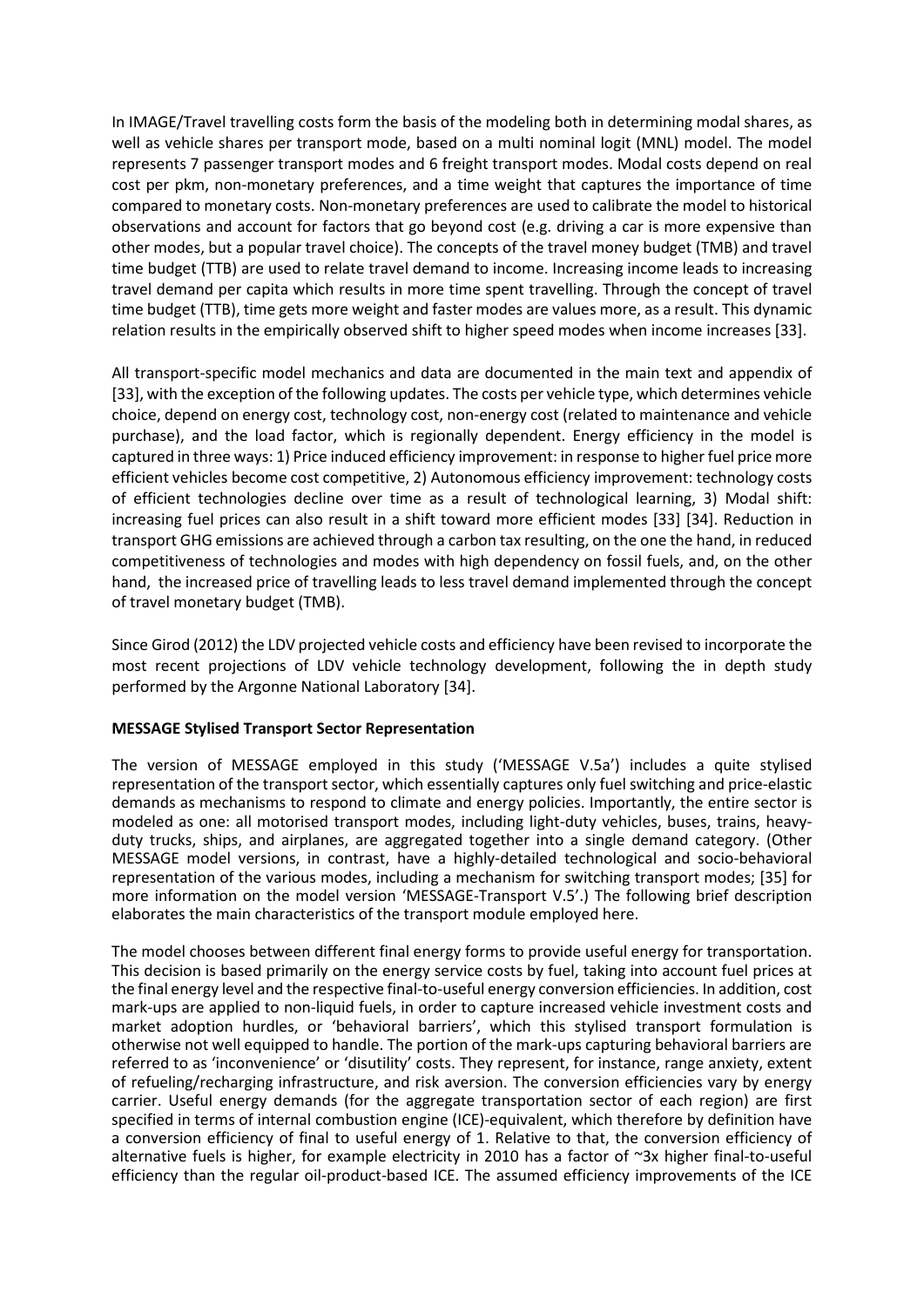vehicles in the transportation sector, as well as switching transport modes and other lifestyle changes, are implicitly embedded in the baseline demand specifications (i.e., the scenario storyline). These come from the MESSAGE scenario generator<sup>10</sup> (see Riahi et al. [\[36\]](#page-17-16) for more information). Finally, the demand for international shipping is modeled in a very simple way with a number of different energy carrier options (light and heavy fuel oil, biofuels, natural gas, and hydrogen). Demand is coupled to global GDP development with an income elasticity.

Additional demand reduction in response to price increases (e.g., in policy scenarios) then occurs via two mechanisms: (i) the fuel switching option (due to the fuel-specific relative efficiencies), and (ii) the linkage with the macro-economic model MACRO. [Figure 6](#page-22-0) graphically illustrates the main components of the stylised transport sector representation in MESSAGE.

-

<span id="page-21-0"></span> $10$  Energy service demands are provided exogenously to MESSAGE; they are then adjusted endogenously based on energy prices thanks to the linkage with MACRO. There are seven demands in the stylized end-use version of the model, one of which is transport. These demands are generated using an R-based model called the scenario generator. This model uses country-level historical data of GDP per capita (PPP) and final energy use, as well as projections of GDP|PPP and population, to extrapolate the seven energy service demands into the future. The sources for the historical and projected datasets come from, for example, the World Bank, UN, OECD, and IEA. Using the historical datasets, the scenario generator conducts regressions that describe the historical relationship between the independent variable (GDP|PPP per capita) and several dependent variables, including total final energy intensity (MJ/2005USD) and the shares of final energy in several energy sectors (%).The historical data are also used in quantile regressions to develop global trend lines that represent each percentile of the cumulative distribution function (CDF) of each regressed variable. Given the regional regressions and global trend lines, final energy intensity and sectoral shares can be extrapolated forward in time based on projected GDP per capita. Several user-defined inputs allow the user to tailor the extrapolations to individual socio-economic scenarios. The total final energy in each region is then calculated by multiplying the extrapolated final energy intensity by the projected GDP|PPP in each time period. Next, the extrapolated shares are multiplied by the total final energy to identify final energy demand for each of the seven energy service demand categories. Finally, final energy is converted to useful energy in each region by using the average final-to-useful energy efficiencies reported by the IEA for each country.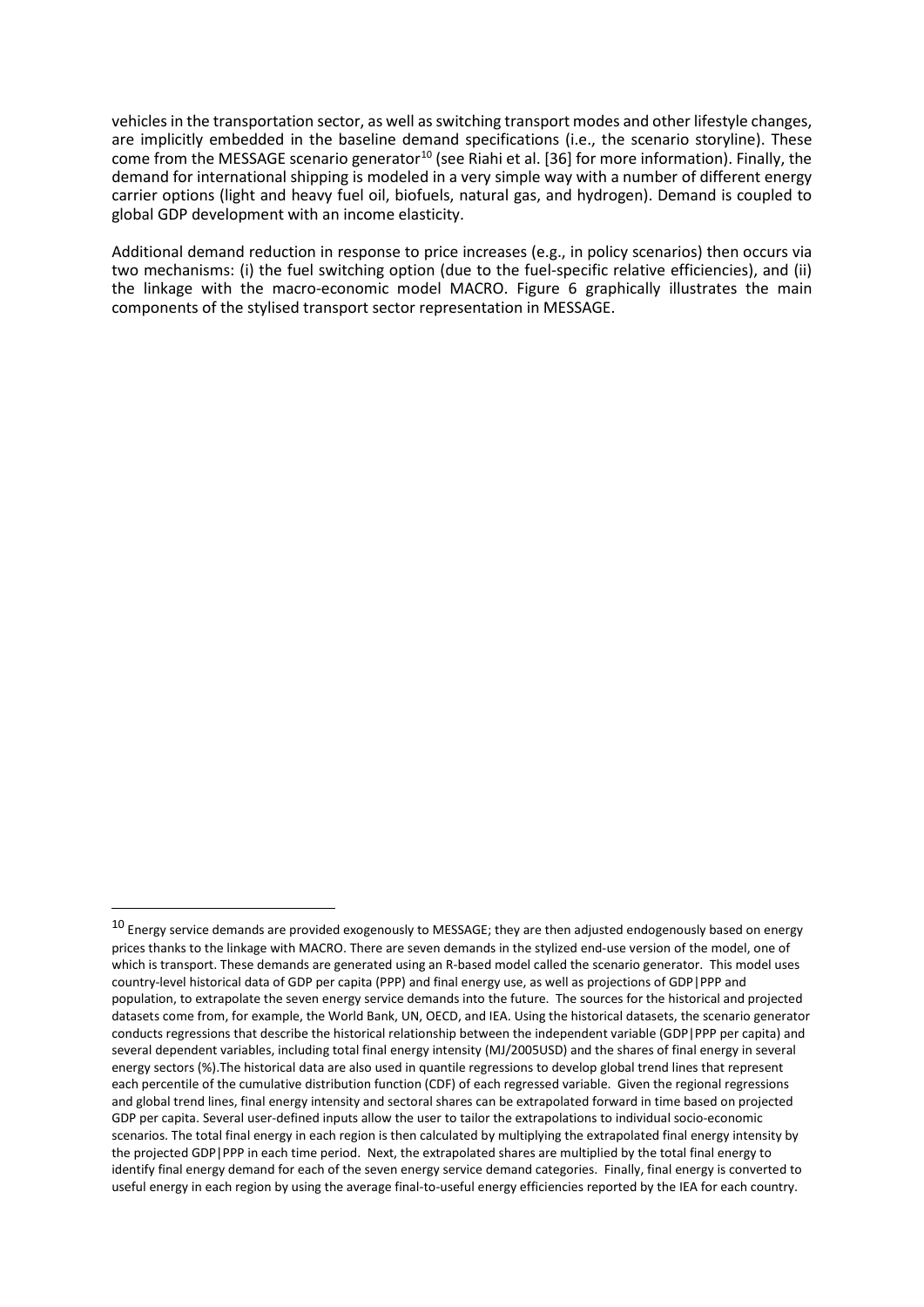

<span id="page-22-0"></span>Figure 2. Schematic diagram of the stylised transport sector representation in MESSAGE

To reflect limitations of switching to alternative fuels, for example as a result of limited infrastructure availability (e.g., rail network) or some energy carriers being largely unsuitable for certain transport modes (e.g., electrification of aviation), cost mark-ups and share constraints are imposed on certain energy carriers (e.g., electricity) and energy carrier groups (e.g., liquid fuels) of the transport sector. In addition, the diffusion speed of alternative fuels is limited to mimic known bottlenecks in the supply chain, particularly those not explicitly represented in MESSAGE (e.g., nonenergy related infrastructure). Both the share and diffusion constraints are typically parameterised based on transport sector studies that analyse such developments and their feasibility in much greater detail.

In the overall MESSAGE framework, price-induced demand responses for energy carriers at the final energy level result from a combination of three different factors: (i) adopting more efficient technologies, (ii) fuel switching and the resulting relative efficiency changes (e.g., differences between solids, gases and electricity), and (iii) demand response at the useful energy level. The latter changes in useful energy demand are modeled in MESSAGE via an iterative link to MACRO, an aggregated macro-economic model of the global economy[\[37\]](#page-17-17). Through an iterative solution process, MESSAGE and MACRO exchange information on energy prices, energy demands, and energy system costs until the demand responses are such (for each of the six end-use demand categories in the model: electric and thermal heat demands in the industrial and residential/commercial sectors (1-4), non-energy feedstock demands for industrial applications (5), and mobility demands in the transportation sector (6)) that the two models have reached equilibrium. This process is parameterised off of a baseline scenario (which assumes some autonomous rate of energy efficiency improvement, AEEI) and is conducted for all eleven MESSAGE regions simultaneously. Therefore, the demand responses motivated by MACRO are meant to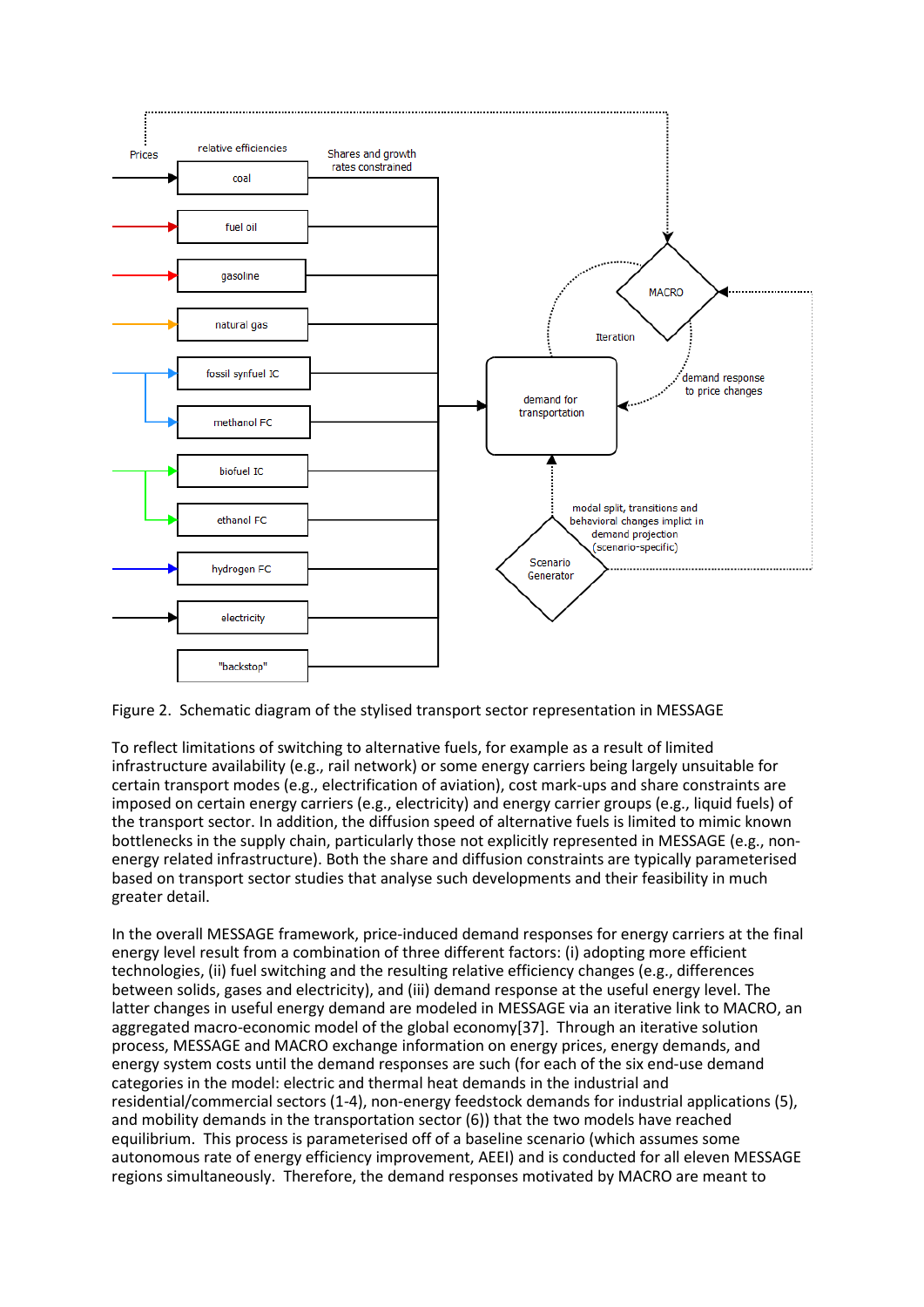represent the additional (compared to the baseline) energy efficiency improvements and conservation that would occur in each region as a result of higher prices for energy services. The macro-economic response captures both technological and behavioral measures (at a high level of aggregation), while considering the substitutability of capital, labor, and energy as inputs to the production function at the macro level.

Further, more detailed information on the MESSAGE modeling framework is available, including documentation of model set-up and mathematical formulation[\[4,](#page-16-3) [38\]](#page-17-18) and the models' representation of technological change and learning[\[39-41\]](#page-17-19).

# **TIAM-UCL transport model**

TIAM-UCL is a whole energy system model covering from energy resources to conversion to infrastructure to end-use sectors. This is a linear programming model that minimises total discounted energy system cost in the standard version and maximises societal welfare (total surplus) in the elastic demand version to compute a partial equilibrium.

The transportation sector is characterised by 14 energy-services plus one non-energy use demand segment (Table 1). Six of the energy-services are considered as generic demands: international and domestic aviation (TAI, TAD), freight and passenger rail transportation (TTF, TTP), domestic and international navigation (TWD, TWI). All other energy-services are for road transport.

|            | able 1. Encry service actionias in transport sector |                |
|------------|-----------------------------------------------------|----------------|
| Code       | <b>Energy-service demand</b>                        | <b>Unit</b>    |
| <b>TAD</b> | <b>Domestic Aviation</b>                            | PJ             |
| <b>TAI</b> | <b>International Aviation</b>                       | P <sub>J</sub> |
| <b>TRB</b> | <b>Road Bus Demand</b>                              | <b>Bv-km</b>   |
| <b>TRC</b> | <b>Road Commercial Trucks Demand</b>                | Bv-km          |
| <b>TRE</b> | Road Three Wheels Demand                            | <b>Bv-km</b>   |
| <b>TRH</b> | Road Heavy Trucks Demand                            | Bv-km          |
| <b>TRL</b> | Road Light Vehicle Demand                           | Bv-km          |
| <b>TRM</b> | Road Medium Trucks Demand                           | By-km          |
| <b>TRT</b> | Road Auto Demand                                    | By-km          |
| <b>TRW</b> | Road Two Wheels Demand                              | <b>Bv-km</b>   |
| <b>TTF</b> | <b>Rail-Freight</b>                                 | P <sub>J</sub> |
| <b>TTP</b> | Rail-Passengers                                     | PJ.            |
| <b>TWD</b> | <b>Domestic Internal Navigation</b>                 | P <sub>J</sub> |
| <b>TWI</b> | <b>International Navigation</b>                     | <b>PJ</b>      |
|            |                                                     |                |

Table 1: Energy-service demands in transport sector

Demand for road transport energy-services is expressed in b-vkm and others are in PJ. Base-year energy-service demands are exogenous and are projected for the future using drivers such as GDP, population, household, sector output etc. Base-year transport sector final energy consumption is calibrated to IEA extended energy balance data for each region.

# **WITCH transport model**

The WITCH transport model is documented in detail as part of this Special Issue b[y Carrara and](#page-16-15)  [Longden \[9\]](#page-16-15) as far as road freight is concerned, while the passenger transport modelling is described in Bosetti and Longden [\[42\]](#page-18-0) and Longden [\[43\]](#page-18-1).

#### **POLES transport model**

A more detailed description of the POLES transport model can be found in [Girod, van Vuuren \[10\]](#page-16-5)